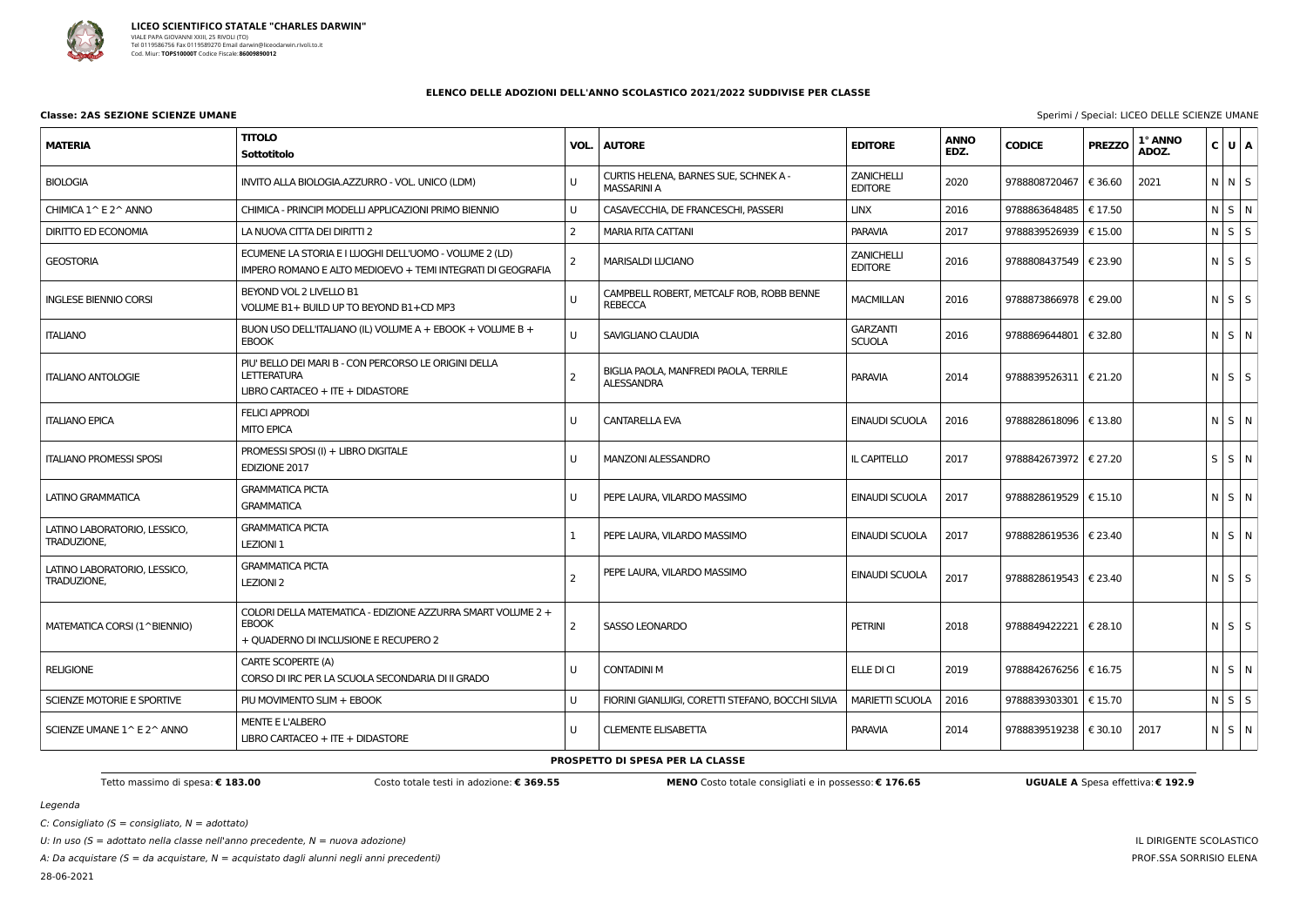

C: Consigliato ( $S =$  consigliato,  $N =$  adottato)

U: In uso ( $S =$  adottato nella classe nell'anno precedente,  $N =$  nuova adozione)

A: Da acquistare (S = da acquistare,  $N =$  acquistato dagli alunni negli anni precedenti)

28-06-2021

**Classe: 2BS SEZIONE ECONOMICO SOCIALE** Sperimi / Special: LICEO SCIENZE UMANE EC-SOCIALE (INGLESE-FRANCESE)

IL DIRIGENTE SCOLASTICO PROF.SSA SORRISIO ELENA

#### **ELENCO DELLE ADOZIONI DELL'ANNO SCOLASTICO 2021/2022 SUDDIVISE PER CLASSE**

| <b>MATERIA</b>                                   | <b>TITOLO</b><br>Sottotitolo                                                                                          | VOL.           | <b>AUTORE</b>                                              | <b>EDITORE</b>                      | <b>ANNO</b><br>EDZ. | <b>CODICE</b>           | <b>PREZZO</b>    | 1° ANNO<br>ADOZ. | C U A       |  |
|--------------------------------------------------|-----------------------------------------------------------------------------------------------------------------------|----------------|------------------------------------------------------------|-------------------------------------|---------------------|-------------------------|------------------|------------------|-------------|--|
| <b>BIOLOGIA</b>                                  | INVITO ALLA BIOLOGIA.AZZURRO - DALLE CELLULE AGLI ORGANISMI (LDM)                                                     |                | CURTIS HELENA, BARNES SUE, SCHNEK A - MASSARINI A          | <b>ZANICHELLI</b><br><b>EDITORE</b> | 2020                | 9788808949523   € 20.10 |                  | 2021             | NNS         |  |
| CHIMICA 1^ E 2^ ANNO                             | CHIMICA - PRINCIPI MODELLI APPLICAZIONI PRIMO BIENNIO                                                                 | U              | CASAVECCHIA, DE FRANCESCHI, PASSERI                        | <b>LINX</b>                         | 2016                | 9788863648485           | € 17.50          |                  | N S N       |  |
| DIRITTO ED ECONOMIA                              | LA NUOVA CITTA DEI DIRITTI 2                                                                                          | $\overline{2}$ | <b>MARIA RITA CATTANI</b>                                  | <b>PARAVIA</b>                      | 2017                | 9788839526939           | $\epsilon$ 15.00 |                  | $N$ $S$ $S$ |  |
| <b>FRANCESE BIENNIO CORSI</b>                    | PAS A PAS 2ED. DI ETAPES - VOL. 2 (LDM)                                                                               | $\overline{2}$ | COCTON MARIE-NOELLE, GIACHINO LUCA, BARACCO<br>CARLA       | <b>ZANICHELLI</b><br><b>EDITORE</b> | 2020                | 9788808464781   € 26.00 |                  |                  | $N$ S $S$   |  |
| <b>FRANCESE GRAMMATICA</b>                       | <b>HORIZON GRAMMAIRE</b><br><b>GRAMMATICA FRANCESE ED ESERCIZI</b>                                                    | U              | SCHIOPETTI MARINA, BUIZZA EMANUELA                         | <b>TREVISINI</b>                    | 2017                | 9788829209880   € 24.40 |                  |                  | N S N       |  |
| <b>INGLESE BIENNIO CORSI</b>                     | BEYOND VOL 2 LIVELLO B1<br>VOLUME B1+ BUILD UP TO BEYOND B1+CD MP3                                                    | U              | CAMPBELL ROBERT, METCALF ROB, ROBB BENNE<br><b>REBECCA</b> | <b>MACMILLAN</b>                    | 2016                | 9788873866978   € 29.00 |                  |                  | $N$ $S$ $S$ |  |
| <b>ITALIANO ANTOLOGIE</b>                        | PIU' BELLO DEI MARI B - CON PERCORSO LE ORIGINI DELLA LETTERATURA<br>$LIBRO$ CARTACEO + ITE + DIDASTORE               | $\overline{2}$ | BIGLIA PAOLA, MANFREDI PAOLA, TERRILE ALESSANDRA           | <b>PARAVIA</b>                      | 2014                | 9788839526311           | € 21.20          |                  | $N$ S $S$   |  |
| <b>ITALIANO EPICA</b>                            | <b>FELICI APPRODI</b><br><b>MITO EPICA</b>                                                                            | U              | <b>CANTARELLA EVA</b>                                      | EINAUDI SCUOLA                      | 2016                | 9788828618096   € 13.80 |                  |                  | N S N       |  |
| <b>ITALIANO GRAMMATICA</b>                       | BUON USO DELL'ITALIANO (IL) VOLUME A + EBOOK + VOLUME B + EBOOK                                                       | U              | SAVIGLIANO CLAUDIA                                         | <b>GARZANTI SCUOLA</b>              | 2016                | 9788869644801           | € 32.80          |                  | N S N       |  |
| <b>ITALIANO PROMESSI SPOSI</b>                   | PROMESSI SPOSI (I) + LIBRO DIGITALE<br>EDIZIONE 2017                                                                  | U              | <b>MANZONI ALESSANDRO</b>                                  | IL CAPITELLO                        | 2017                | 9788842673972   € 27.20 |                  |                  | $S$ $S$ $N$ |  |
| <b>MATEMATICA CORSI</b><br>$(1^{\wedge}BIFNNIO)$ | COLORI DELLA MATEMATICA - EDIZIONE AZZURRA SMART VOLUME 2 +<br><b>EBOOK</b><br>+ QUADERNO DI INCLUSIONE E RECUPERO 2  | $\overline{2}$ | <b>SASSO LEONARDO</b>                                      | <b>PETRINI</b>                      | 2018                | 9788849422221   € 28.10 |                  |                  | $N$ $S$ $S$ |  |
| <b>PSICOLOGIA</b>                                | MENTE E IL METODO<br>LIBRO CARTACEO $+$ ITE $+$ DIDASTORE                                                             | U              | CLEMENTE ELISABETTA, DANIELI ROSSELLA                      | <b>PARAVIA</b>                      | 2014                | 9788839519368   € 21.20 |                  |                  | $N$ $S$ $S$ |  |
| <b>RELIGIONE</b>                                 | CARTE SCOPERTE (A)<br>CORSO DI IRC PER LA SCUOLA SECONDARIA DI II GRADO                                               | U              | <b>CONTADINI M</b>                                         | ELLE DI CI                          | 2019                | 9788842676256   € 16.75 |                  |                  | $N$ $S$ $N$ |  |
| SCIENZE MOTORIE E SPORTIVE                       | PIU MOVIMENTO SLIM + EBOOK                                                                                            | U              | FIORINI GIANLUIGI, CORETTI STEFANO, BOCCHI SILVIA          | <b>MARIETTI SCUOLA</b>              | 2016                | 9788839303301   € 15.70 |                  |                  | $N$ $S$ $N$ |  |
| <b>STORIA</b>                                    | ECUMENE LA STORIA E I LUOGHI DELL'UOMO - VOLUME 2 (LD)<br>IMPERO ROMANO E ALTO MEDIOEVO + TEMI INTEGRATI DI GEOGRAFIA | 2              | <b>MARISALDI LUCIANO</b>                                   | ZANICHELLI<br><b>EDITORE</b>        | 2016                | 9788808437549   € 23.90 |                  |                  | $N$ $S$ $S$ |  |
|                                                  |                                                                                                                       |                |                                                            |                                     |                     |                         |                  |                  |             |  |

**PROSPETTO DI SPESA PER LA CLASSE**

Tetto massimo di spesa: € 183.00 Costo MENO Costo totale consigliati e in possesso: € 148.15 UGUALE A Spesa effettiva: € 184.5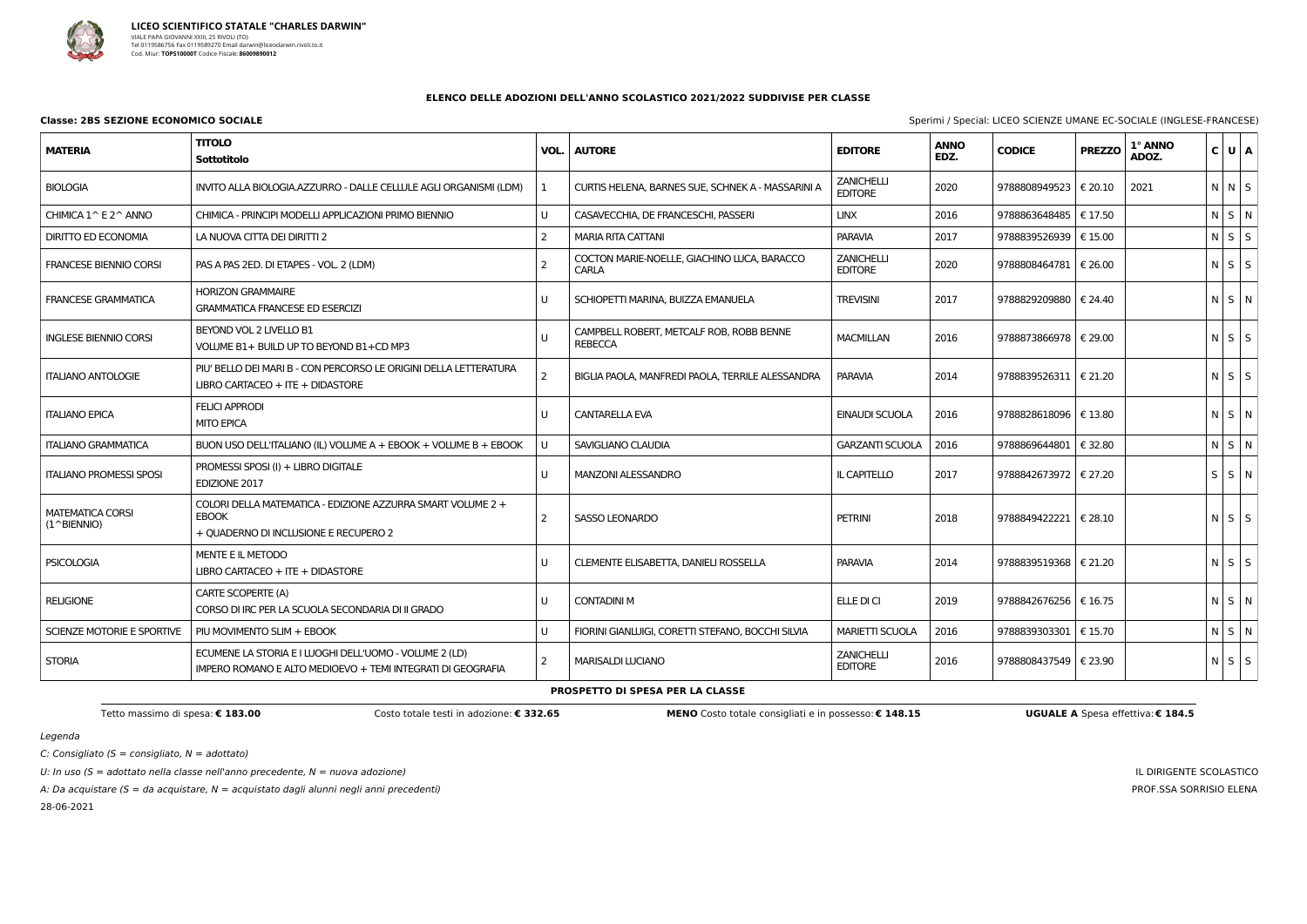

| Sperimi / Special: LICEO DELLE SCIENZE UMANE |  |  |
|----------------------------------------------|--|--|
|                                              |  |  |

#### **ELENCO DELLE ADOZIONI DELL'ANNO SCOLASTICO 2021/2022 SUDDIVISE PER CLASSE**

#### **Classe: 2CS SEZIONE SCIENZE UMANE/ECONOMICO SOCIALE** Special: LICEO DELLE Special: LICEO DELLE Special: LICEO DELLE Special: LICEO DELLE Special: LICEO DELLE Special: LICEO DELLE Special: LICEO DELLE Special: LICEO DELLE

| <b>MATERIA</b>                              | <b>TITOLO</b><br>Sottotitolo                                                                                                         | VOL. | <b>AUTORE</b>                                               | <b>EDITORE</b>                      | <b>ANNO</b><br>EDZ. | <b>CODICE</b>                  | <b>PREZZO</b> | 1° ANNO<br>ADOZ. | $C$ $U$ $A$ |  |
|---------------------------------------------|--------------------------------------------------------------------------------------------------------------------------------------|------|-------------------------------------------------------------|-------------------------------------|---------------------|--------------------------------|---------------|------------------|-------------|--|
| <b>BIOLOGIA</b>                             | INVITO ALLA BIOLOGIA.AZZURRO - VOL. UNICO (LDM)                                                                                      | U    | CURTIS HELENA, BARNES SUE, SCHNEK A -<br><b>MASSARINI A</b> | <b>ZANICHELLI</b><br><b>EDITORE</b> | 2020                | 9788808720467                  | € 36.60       | 2021             | N N S       |  |
| CHIMICA 1^ E 2^ ANNO                        | CHIMICA - PRINCIPI MODELLI APPLICAZIONI PRIMO BIENNIO                                                                                | U    | CASAVECCHIA, DE FRANCESCHI, PASSERI                         | <b>LINX</b>                         | 2016                | 9788863648485                  | € 17.50       |                  | N S N       |  |
| <b>DIRITTO ED ECONOMIA</b>                  | LA NUOVA CITTA DEI DIRITTI 2                                                                                                         | 2    | <b>MARIA RITA CATTANI</b>                                   | <b>PARAVIA</b>                      | 2017                | 9788839526939   € 15.00        |               |                  | $N$ $S$ $S$ |  |
| <b>INGLESE BIENNIO CORSI</b>                | BEYOND VOL 2 LIVELLO B1<br>VOLUME B1+ BUILD UP TO BEYOND B1+CD MP3                                                                   |      | CAMPBELL ROBERT, METCALF ROB, ROBB BENNE<br><b>REBECCA</b>  | <b>MACMILLAN</b>                    | 2016                | 9788873866978   € 29.00        |               |                  | $N$ $S$ $S$ |  |
| <b>ITALIANO</b>                             | BUON USO DELL'ITALIANO (IL) VOLUME A + EBOOK + VOLUME B +<br><b>EBOOK</b>                                                            | U    | SAVIGLIANO CLAUDIA                                          | <b>GARZANTI</b><br><b>SCUOLA</b>    | 2016                | 9788869644801   € 32.80        |               |                  | $N$ $S$ $N$ |  |
| <b>ITALIANO ANTOLOGIE</b>                   | PIU' BELLO DEI MARI B - CON PERCORSO LE ORIGINI DELLA<br><b>LETTERATURA</b><br>LIBRO CARTACEO + ITE + DIDASTORE                      |      | BIGLIA PAOLA, MANFREDI PAOLA, TERRILE<br><b>ALESSANDRA</b>  | <b>PARAVIA</b>                      | 2014                | 9788839526311   € 21.20        |               |                  | $N$ $S$ $S$ |  |
| <b>ITALIANO EPICA</b>                       | <b>FELICI APPRODI</b><br><b>MITO EPICA</b>                                                                                           | U    | <b>CANTARELLA EVA</b>                                       | EINAUDI SCUOLA                      | 2016                | 9788828618096   € 13.80        |               |                  | $N$ S $N$   |  |
| <b>ITALIANO PROMESSI SPOSI</b>              | PROMESSI SPOSI (I) + LIBRO DIGITALE<br>EDIZIONE 2017                                                                                 | U    | <b>MANZONI ALESSANDRO</b>                                   | IL CAPITELLO                        | 2017                | 9788842673972   € 27.20        |               |                  | $S$ $S$ $N$ |  |
| LATINO GRAMMATICA                           | <b>GRAMMATICA PICTA</b><br><b>GRAMMATICA</b>                                                                                         | U    | PEPE LAURA, VILARDO MASSIMO                                 | EINAUDI SCUOLA                      | 2017                | 9788828619529   € 15.10        |               |                  | N S N       |  |
| LATINO LABORATORIO, LESSICO,<br>TRADUZIONE, | <b>GRAMMATICA PICTA</b><br><b>LEZIONI 2</b>                                                                                          | -2   | PEPE LAURA, VILARDO MASSIMO                                 | EINAUDI SCUOLA                      | 2017                | 9788828619543   € 23.40        |               |                  | $N$ $S$ $S$ |  |
| LATINO LABORATORIO, LESSICO,<br>TRADUZIONE, | <b>GRAMMATICA PICTA</b><br><b>LEZIONI 1</b>                                                                                          |      | PEPE LAURA, VILARDO MASSIMO                                 | EINAUDI SCUOLA                      | 2017                | 9788828619536   € 23.40        |               |                  | $N$ S $N$   |  |
| MATEMATICA CORSI (1^BIENNIO)                | COLORI DELLA MATEMATICA - EDIZIONE AZZURRA SMART VOLUME 2 +<br><b>EBOOK</b><br>+ QUADERNO DI INCLUSIONE E RECUPERO 2                 | 2    | <b>SASSO LEONARDO</b>                                       | <b>PETRINI</b>                      | 2018                | 9788849422221 $\in$ 28.10      |               |                  | $N$ $S$ $S$ |  |
| <b>RELIGIONE</b>                            | CARTE SCOPERTE (A)<br>CORSO DI IRC PER LA SCUOLA SECONDARIA DI II GRADO                                                              | U    | <b>CONTADINI M</b>                                          | ELLE DI CI                          | 2019                | 9788842676256   € 16.75        |               |                  | N S N       |  |
| SCIENZE MOTORIE E SPORTIVE                  | PIU MOVIMENTO SLIM + EBOOK                                                                                                           | U    | FIORINI GIANLUIGI, CORETTI STEFANO, BOCCHI SILVIA           | <b>MARIETTI SCUOLA</b>              | 2016                | 9788839303301   € 15.70        |               |                  | $N$ $S$ $S$ |  |
| SCIENZE UMANE 1^ E 2^ ANNO                  | MENTE E L'ALBERO<br>$LIBRO$ CARTACEO + ITE + DIDASTORE                                                                               | U    | <b>CLEMENTE ELISABETTA</b>                                  | PARAVIA                             | 2014                | 9788839519238 $\epsilon$ 30.10 |               |                  | N S N       |  |
| <b>STORIA</b>                               | ECUMENE LA STORIA E I LUOGHI DELL'UOMO - VOLUME 1 (LD)<br>ORIENTE, GRECIA, ROMA REPUBBLICANA + TEMI INTEGRATI DI<br><b>GEOGRAFIA</b> | -1   | MARISALDI LUCIANO                                           | <b>ZANICHELLI</b><br><b>EDITORE</b> | 2016                | 9788808420855   € 22.90        |               |                  | N S N       |  |
| <b>STORIA</b>                               | ECUMENE LA STORIA E I LUOGHI DELL'UOMO - VOLUME 2 (LD)<br>IMPERO ROMANO E ALTO MEDIOEVO + TEMI INTEGRATI DI GEOGRAFIA                |      | <b>MARISALDI LUCIANO</b>                                    | ZANICHELLI<br><b>EDITORE</b>        | 2016                | 9788808437549   € 23.90        |               |                  | $N$ $S$ $S$ |  |

**PROSPETTO DI SPESA PER LA CLASSE**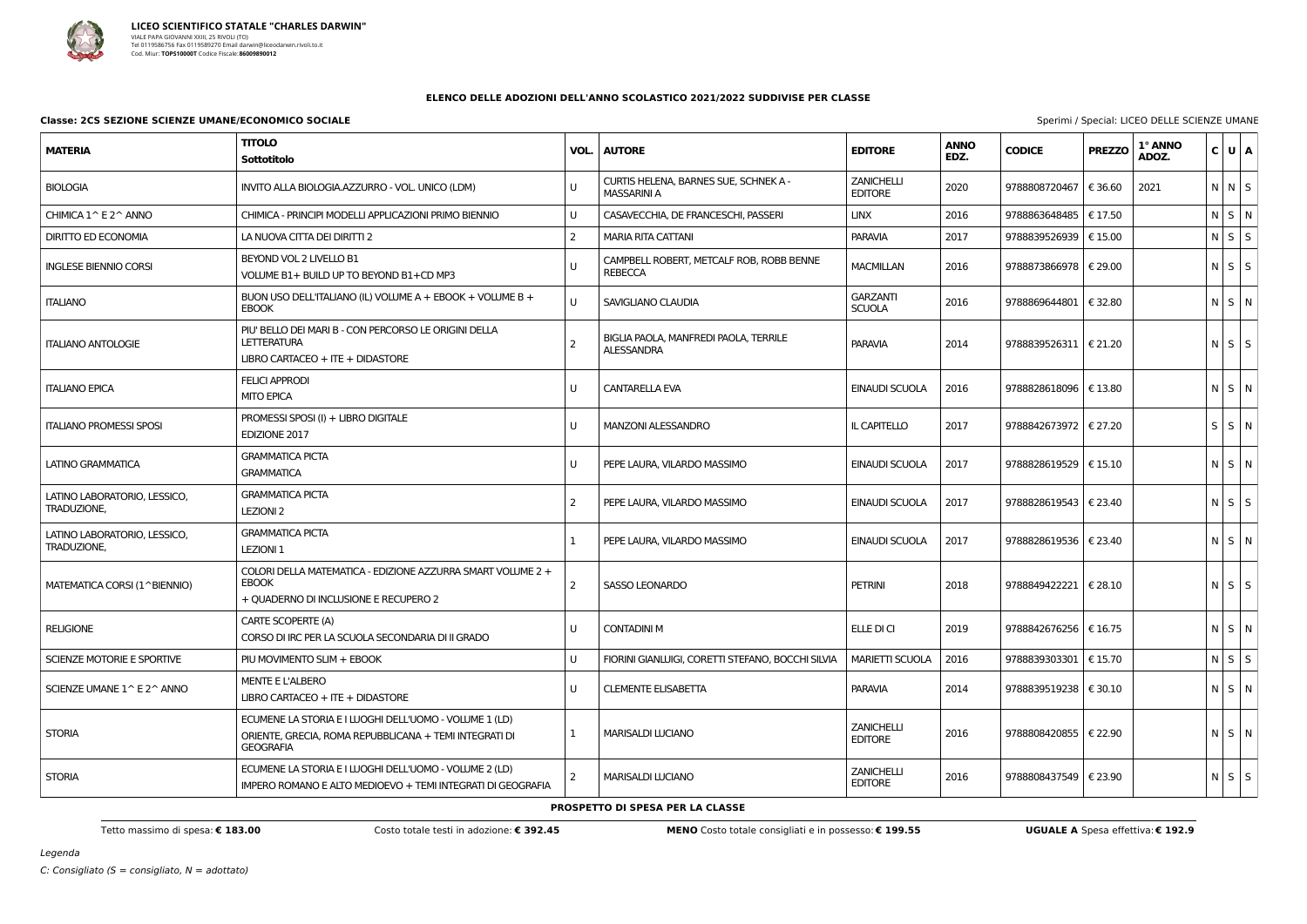

#### U: In uso ( $S =$  adottato nella classe nell'anno precedente,  $N =$  nuova adozione)

A: Da acquistare ( $S = da$  acquistare,  $N = ac$ quistato dagli alunni negli anni precedenti)

28-06-2021

### IL DIRIGENTE SCOLASTICO

### PROF.SSA SORRISIO ELENA

#### **Classe: 2CS SEZIONE SCIENZE UMANE/ECONOMICO SOCIALE** Sperimi / Special: LICEO DELLE SCIENZE UMANE OPZ.ECONOMICO-SOCIALE

Legenda

C: Consigliato ( $S =$  consigliato,  $N =$  adottato)

U: In uso ( $S =$  adottato nella classe nell'anno precedente,  $N =$  nuova adozione)

A: Da acquistare (S = da acquistare,  $N =$  acquistato dagli alunni negli anni precedenti)

28-06-2021

**ELENCO DELLE ADOZIONI DELL'ANNO SCOLASTICO 2021/2022 SUDDIVISE PER CLASSE**

| <b>MATERIA</b>                               | <b>TITOLO</b><br>Sottotitolo                                                                                               | VOL.           | <b>AUTORE</b>                                               | <b>EDITORE</b>                      | <b>ANNO</b><br>EDZ. | <b>CODICE</b>           | <b>PREZZO</b> | 1° ANNO<br>ADOZ. | C U A       |
|----------------------------------------------|----------------------------------------------------------------------------------------------------------------------------|----------------|-------------------------------------------------------------|-------------------------------------|---------------------|-------------------------|---------------|------------------|-------------|
| <b>BIOLOGIA</b>                              | INVITO ALLA BIOLOGIA.AZZURRO - DALLE CELLULE AGLI ORGANISMI (LDM)                                                          | 1              | CURTIS HELENA, BARNES SUE, SCHNEK A - MASSARINI A           | <b>ZANICHELLI</b><br><b>EDITORE</b> | 2020                | 9788808949523   € 20.10 |               | 2021             | N N S       |
| CHIMICA 1^ E 2^ ANNO                         | CHIMICA - PRINCIPI MODELLI APPLICAZIONI PRIMO BIENNIO                                                                      | U              | CASAVECCHIA, DE FRANCESCHI, PASSERI                         | <b>LINX</b>                         | 2016                | 9788863648485   € 17.50 |               |                  | N S N       |
| <b>DIRITTO ED ECONOMIA</b><br><b>BIENNIO</b> | LA NUOVA CITTA DEI DIRITTI 2                                                                                               | $\overline{2}$ | <b>MARIA RITA CATTANI</b>                                   | <b>PARAVIA</b>                      | 2017                | 9788839526939   € 15.00 |               |                  | $N$ $S$ $S$ |
| <b>FRANCESE BIENNIO CORSI</b>                | PAS A PAS 2ED. DI ETAPES - EBOOK MULTIMEDIALE VOL. 1 + LIVRET DE<br><b>CULTURE</b><br><b>VERSIONE BOOKTAB</b>              |                | COCTON MARIE-NOELLE, GIACHINO LUCA, BARACCO<br><b>CARLA</b> | <b>ZANICHELLI</b><br><b>EDITORE</b> | 2020                | 9788808854346   € 18.10 |               |                  | $N$ $S$ $S$ |
| <b>FRANCESE GRAMMATICA</b>                   | <b>HORIZON GRAMMAIRE</b><br><b>GRAMMATICA FRANCESE ED ESERCIZI</b>                                                         | U              | SCHIOPETTI MARINA, BUIZZA EMANUELA                          | <b>TREVISINI</b>                    | 2017                | 9788829209880   € 24.40 |               |                  | $N$ $S$ $N$ |
| <b>GEOSTORIA</b>                             | ECUMENE LA STORIA E I LUOGHI DELL'UOMO - VOLUME 1 (LD)<br>ORIENTE, GRECIA, ROMA REPUBBLICANA + TEMI INTEGRATI DI GEOGRAFIA |                | <b>MARISALDI LUCIANO</b>                                    | <b>ZANICHELLI</b><br><b>EDITORE</b> | 2016                | 9788808420855   € 22.90 |               |                  | $N$ $S$ $N$ |
| <b>GEOSTORIA</b>                             | ECUMENE LA STORIA E I LUOGHI DELL'UOMO - VOLUME 2 (LD)<br>IMPERO ROMANO E ALTO MEDIOEVO + TEMI INTEGRATI DI GEOGRAFIA      | 2              | <b>MARISALDI LUCIANO</b>                                    | <b>ZANICHELLI</b><br><b>EDITORE</b> | 2016                | 9788808437549   € 23.90 |               |                  | $N$ $S$ $S$ |
| <b>INGLESE BIENNIO CORSI</b>                 | BEYOND VOL 2 LIVELLO B1<br>VOLUME B1+ BUILD UP TO BEYOND B1+CD MP3                                                         |                | CAMPBELL ROBERT, METCALF ROB, ROBB BENNE<br><b>REBECCA</b>  | <b>MACMILLAN</b>                    | 2016                | 9788873866978   € 29.00 |               |                  | $N$ $S$ $S$ |
| <b>ITALIANO ANTOLOGIE</b>                    | PIU' BELLO DEI MARI B - CON PERCORSO LE ORIGINI DELLA LETTERATURA<br>LIBRO CARTACEO + ITE + DIDASTORE                      | $\overline{2}$ | BIGLIA PAOLA, MANFREDI PAOLA, TERRILE ALESSANDRA            | <b>PARAVIA</b>                      | 2014                | 9788839526311   € 21.20 |               |                  | $N$ $S$ $S$ |
| <b>ITALIANO EPICA</b>                        | <b>FELICI APPRODI</b><br><b>MITO EPICA</b>                                                                                 | $\cup$         | <b>CANTARELLA EVA</b>                                       | EINAUDI SCUOLA                      | 2016                | 9788828618096   € 13.80 |               |                  | $N$ $S$ $N$ |
| <b>ITALIANO GRAMMATICA</b>                   | BUON USO DELL'ITALIANO (IL) VOLUME A + EBOOK + VOLUME B + EBOOK                                                            | U              | SAVIGLIANO CLAUDIA                                          | <b>GARZANTI SCUOLA</b>              | 2016                | 9788869644801           | € 32.80       |                  | $N$ $S$ $N$ |
| <b>ITALIANO PROMESSI SPOSI</b>               | PROMESSI SPOSI (I) + LIBRO DIGITALE<br>EDIZIONE 2017                                                                       | U              | <b>MANZONI ALESSANDRO</b>                                   | IL CAPITELLO                        | 2017                | 9788842673972   € 27.20 |               |                  | $S$ $S$ $N$ |
| MATEMATICA CORSI<br>$(1^{\wedge}BIFNNIO)$    | COLORI DELLA MATEMATICA - EDIZIONE AZZURRA SMART VOLUME 2 +<br><b>EBOOK</b><br>+ QUADERNO DI INCLUSIONE E RECUPERO 2       | -2             | <b>SASSO LEONARDO</b>                                       | <b>PETRINI</b>                      | 2018                | 9788849422221 € 28.10   |               |                  | $N$ $S$ $S$ |
| <b>PSICOLOGIA</b>                            | MENTE E IL METODO<br>LIBRO CARTACEO + ITE + DIDASTORE                                                                      | U              | CLEMENTE ELISABETTA, DANIELI ROSSELLA                       | <b>PARAVIA</b>                      | 2014                | 9788839519368   € 21.20 |               |                  | $N$ $S$ $S$ |
| SCIENZE MOTORIE E SPORTIVE                   | PIU MOVIMENTO SLIM + EBOOK                                                                                                 | U              | FIORINI GIANLUIGI, CORETTI STEFANO, BOCCHI SILVIA           | <b>MARIETTI SCUOLA</b>              | 2016                | 9788839303301   € 15.70 |               |                  | $N$ $S$ $S$ |

#### **PROSPETTO DI SPESA PER LA CLASSE**

Tetto massimo di spesa: € 183.00 Costo totale testi in adozione: € 330.9 MENO Costo totale consigliati e in possesso: € 138.6 UGUALE A Spesa effettiva: € 192.3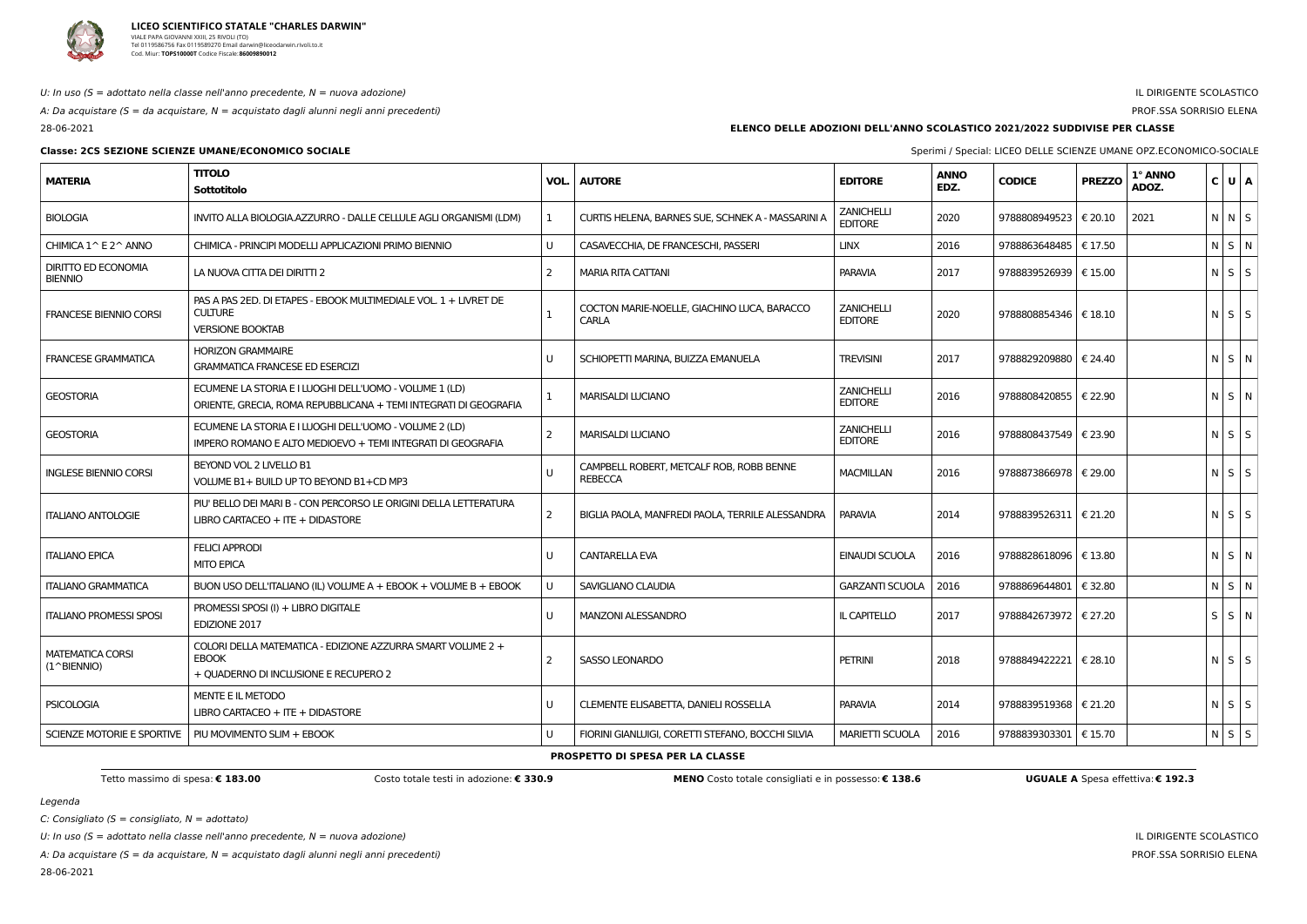

**Classe: 3AS SEZIONE SCIENZE UMANE** Sperimi / Special: LICEO DELLE SCIENZE UMANE

#### **ELENCO DELLE ADOZIONI DELL'ANNO SCOLASTICO 2021/2022 SUDDIVISE PER CLASSE**

| <b>MATERIA</b>                                            | <b>TITOLO</b><br>Sottotitolo                                                                                                                              |                          | <b>VOL.   AUTORE</b>                                      | <b>EDITORE</b>                      | <b>ANNO</b><br>EDZ. | <b>CODICE</b>           | <b>PREZZO</b>    | 1° ANNO<br>ADOZ. | C U A       |  |
|-----------------------------------------------------------|-----------------------------------------------------------------------------------------------------------------------------------------------------------|--------------------------|-----------------------------------------------------------|-------------------------------------|---------------------|-------------------------|------------------|------------------|-------------|--|
| <b>ARTE</b>                                               | ITINERARIO NELL'ARTE 4A EDIZIONE VERSIONE VERDE - VOLUME 1 + MUSEO<br>(LDM)<br>DALLA PREISTORIA A GIOTTO + MUSEO DIGITALE                                 | 1                        | CRICCO GIORGIO, DI TEODORO FRANCESCO<br>PAOLO             | <b>ZANICHELLI</b><br><b>EDITORE</b> | 2016                | 9788808821201           | $\epsilon$ 36.30 |                  | $N$ $S$ $S$ |  |
| CHIMICA $3^{\wedge}$ , $4^{\wedge}$ , $5^{\wedge}$ ANNO   | LINEAMENTI DI CHIMICA (LDM)<br>DALLA MOLE ALLA CHIMICA DEI VIVENTI - QUARTA EDIZIONE                                                                      |                          | VALITUTTI GIUSEPPE, FALASCA MARCO, AMADIO<br>PATRIZIA     | <b>ZANICHELLI</b><br><b>EDITORE</b> | 2019                | 9788808428455   € 29.20 |                  | 2021             | NNS         |  |
| <b>FILOSOFIA</b>                                          | I NODI DEL PENSIERO 1 EDIZIONE CON CLIL (MODALITA DIGITALE C)                                                                                             | 1                        | NICOLA ABBAGNANO, GIOVANNI FORNERO                        | <b>PARAVIA</b>                      | 2017                | 9788839529220 € 20.30   |                  |                  | $N$ $S$ $S$ |  |
| <b>FISICA</b>                                             | F COME FISICA<br>CORSO DI FISICA PER IL SECONDO BIENNIO DEI LICEI                                                                                         | 1                        | <b>FABBRI SERGIO, MASINI MARA</b>                         | <b>SEI</b>                          | 2018                | 9788805076666   € 31.00 |                  |                  | $N$ $S$ $S$ |  |
| <b>INGLESE BIENNIO CORSI</b>                              | <b>GATEWAY TO SUCCESS</b><br>VOLUME 3 - B2 + READY FOR EXAMS                                                                                              | U                        | SPENCER DAVID                                             | <b>MACMILLAN</b>                    | 2021                | 9788873869504   € 30.00 |                  | 2021             | NNS         |  |
| <b>INGLESE STORIA, ANTOLOGIA DI</b><br><b>LETTERATURA</b> | COMPACT PERFORMER SHAPING IDEAS - VOL. U (LDM)<br>FROM THE ORIGINS TO THE PRESENT AGE                                                                     | U                        | SPIAZZI MARINA, TAVELLA MARINA, LAYTON<br><b>MARGARET</b> | <b>ZANICHELLI</b><br><b>EDITORE</b> | 2021                | 9788808917034   € 28.10 |                  | 2021             | NNS         |  |
| <b>ITALIANO ANTOLOGIE E STORIA</b><br><b>LETTERATURA</b>  | LA LETTERATURA IERI, OGGI, DOMANI 1 CON COMPETENTI IN COMUNICAZIONE<br><b>OGGI EDIZ</b>                                                                   |                          | GUIDO BALDI, SILVIA GIUSSO, MARIO RAZETTI                 | PARAVIA                             | 2019                | 9788839536426   € 40.20 |                  |                  | $N$ $S$ $S$ |  |
| LATINO GRAMMATICA                                         | <b>GRAMMATICA PICTA</b><br><b>GRAMMATICA</b>                                                                                                              | U                        | PEPE LAURA, VILARDO MASSIMO                               | EINAUDI SCUOLA                      | 2017                | 9788828619529   € 15.10 |                  |                  | $N$ $S$ $N$ |  |
| LATINO LABORATORIO, LESSICO,<br>TRADUZIONE,               | <b>GRAMMATICA PICTA</b><br>LEZIONI <sub>2</sub>                                                                                                           | $\overline{\phantom{0}}$ | PEPE LAURA, VILARDO MASSIMO                               | EINAUDI SCUOLA                      | 2017                | 9788828619543   € 23.40 |                  |                  | $N$ $S$ $N$ |  |
| LATINO STORIA DELLA LETTERATURA                           | <b>HUMANITAS</b><br>VOLUME 1                                                                                                                              |                          | CANTARELLA EVA, GUIDORIZZI GIULIO                         | EINAUDI SCUOLA                      | 2018                | 9788828621928   € 19.80 |                  |                  | $N$ $S$ $S$ |  |
| <b>MATEMATICA</b>                                         | NUOVA MATEMATICA A COLORI - EDIZIONE AZZURRA - VOLUME PER LA CLASSE<br><b>TERZA</b><br>SCOMPOSIZIONI, FRAZIONI ALGEBRICHE ED EQUAZIONI FRAZIONARIE-ALGEBR | 3                        | <b>SASSO LEONARDO</b>                                     | <b>PETRINI</b>                      | 2012                | 9788849417166   € 29.45 |                  |                  | $N$ $S$ $S$ |  |
| PEDAGOGIA SCIENZE UMANE                                   | EDUCAZIONE AL FUTURO LA PEDAGOGIA DALLA SCOLASTICA AL POSITIVISMO                                                                                         |                          | UGO AVALLE, MICHELE MARANZANA                             | <b>PARAVIA</b>                      | 2020                | 9788839537454   € 26.00 |                  |                  | $N$ $S$ $S$ |  |
| <b>RELIGIONE</b>                                          | CARTE SCOPERTE (A)<br>CORSO DI IRC PER LA SCUOLA SECONDARIA DI II GRADO                                                                                   | U                        | <b>CONTADINI M</b>                                        | ELLE DI CI                          | 2019                | 9788842676256   € 16.75 |                  |                  | $N$ $S$ $N$ |  |
| <b>SCIENZE DELLA TERRA</b>                                | #TERRA EDIZIONE AZZURRA 2ED. - VOL. PER IL TRIENNIO (LDM)<br>LA DINAMICA ENDOGENA - INTERAZIONI TRA GEOSFERE                                              | U                        | LUPIA PALMIERI ELVIDIO, PAROTTO MAURIZIO                  | <b>ZANICHELLI</b><br><b>EDITORE</b> | 2020                | 9788808839008   € 17.70 |                  | 2021             | $N$ $N$ $S$ |  |
| SCIENZE MOTORIE E SPORTIVE                                | PIU MOVIMENTO SLIM + EBOOK                                                                                                                                | $\cup$                   | FIORINI GIANLUIGI, CORETTI STEFANO, BOCCHI<br>SILVIA      | MARIETTI SCUOLA   2016              |                     | 9788839303301   € 15.70 |                  |                  | NS N        |  |
| <b>SCIENZE UMANE</b>                                      | LO SGUARDO DA LONTANO E DA VICINO PER IL SECONDO BIENNIO<br>CORSO DI ANTROPOLOGIA, SOCIOLOGIA E PSICOLOGIA PER IL SECONDO BIEN                            |                          | ELISABETTA CLEMENTE, ROSSELLA DANIELI                     | <b>PARAVIA</b>                      | 2020                | 9788839537423   € 36.00 |                  |                  | $N$ $S$ $S$ |  |
| STORIA CLASSI $3^{\wedge}$ , $4^{\wedge}$ , $5^{\wedge}$  | STORIA E STORIOGRAFIA 1+ATLANTE                                                                                                                           | 1                        | DESIDERI, CODOVINI                                        | <b>D'ANNA</b>                       | 2019                | 9788857726748   € 20.82 |                  |                  | $N$ $S$ $S$ |  |

**PROSPETTO DI SPESA PER LA CLASSE**

Tetto massimo di spesa: € 320.00 Costo vale testi in adozione: € 435.82 MENO Costo totale consigliati e in possesso: € 70.95 UGUALE A Spesa effettiva: € 364.87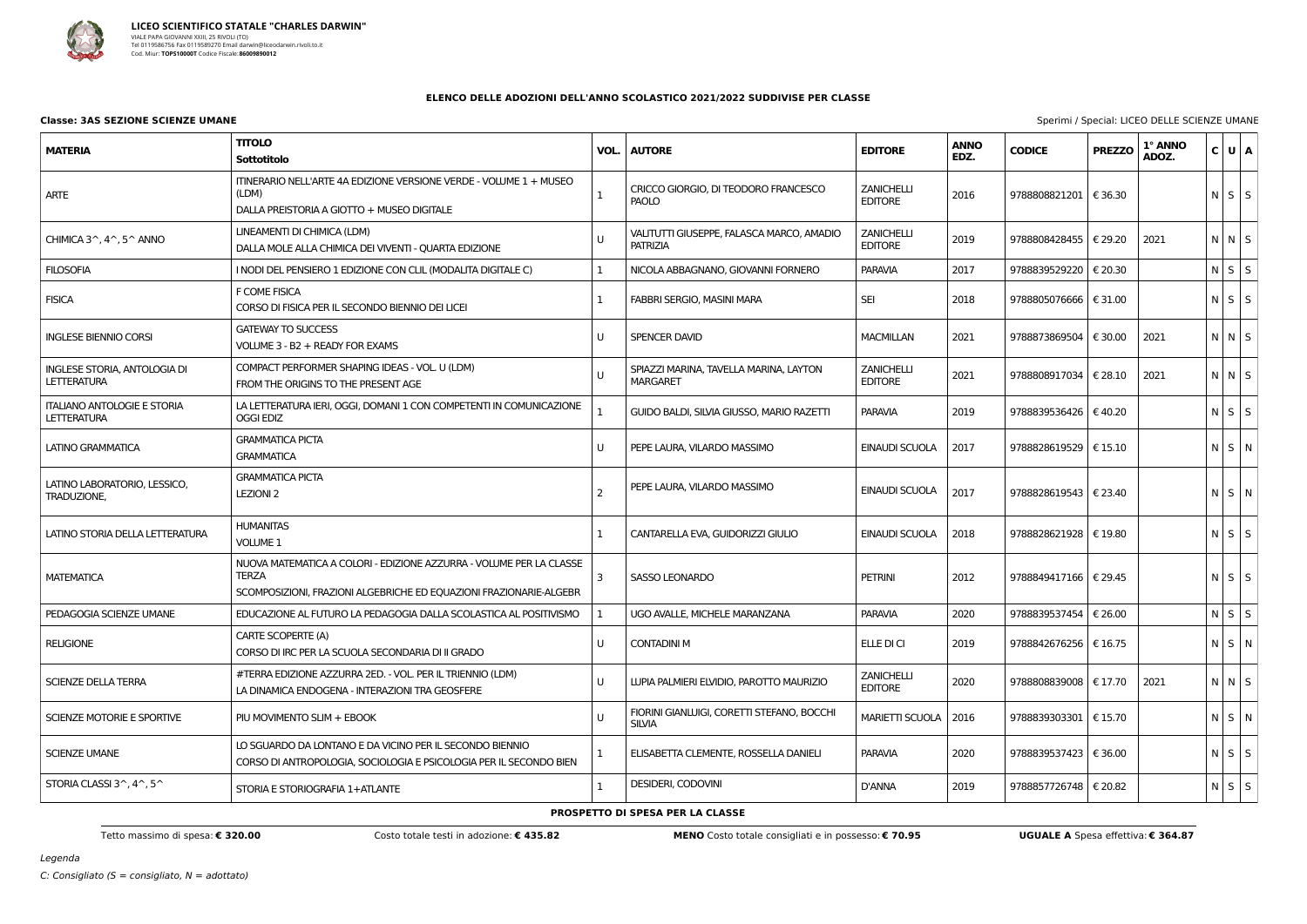

#### U: In uso ( $S =$  adottato nella classe nell'anno precedente,  $N =$  nuova adozione)

A: Da acquistare ( $S = da$  acquistare,  $N = ac$ quistato dagli alunni negli anni precedenti) 28-06-2021

### IL DIRIGENTE SCOLASTICO

PROF.SSA SORRISIO ELENA

Legenda

C: Consigliato ( $S =$  consigliato,  $N =$  adottato)

U: In uso (S = adottato nella classe nell'anno precedente, N = nuova adozione) in the second state of the second state of the second state of the second state of the DIRIGENTE SCOLASTICO

### **ELENCO DELLE ADOZIONI DELL'ANNO SCOLASTICO 2021/2022 SUDDIVISE PER CLASSE**

| <b>Classe: 3BS SEZIONE ECONOMICO SOCIALE</b>              |                                                                                                                                                           |      |                                                              |                                     |                     | Sperimi / Special: LICEO SCIENZE UMANE EC-SOCIALE (INGLESE-FRANCESE) |               |                  |                   |  |
|-----------------------------------------------------------|-----------------------------------------------------------------------------------------------------------------------------------------------------------|------|--------------------------------------------------------------|-------------------------------------|---------------------|----------------------------------------------------------------------|---------------|------------------|-------------------|--|
| <b>MATERIA</b>                                            | <b>TITOLO</b><br>Sottotitolo                                                                                                                              | VOL. | <b>AUTORE</b>                                                | <b>EDITORE</b>                      | <b>ANNO</b><br>EDZ. | <b>CODICE</b>                                                        | <b>PREZZO</b> | 1° ANNO<br>ADOZ. | C U A             |  |
| ARTE                                                      | ITINERARIO NELL'ARTE 4A EDIZIONE VERSIONE VERDE - VOLUME 1 + MUSEO<br>(LDM)<br>DALLA PREISTORIA A GIOTTO + MUSEO DIGITALE                                 |      | CRICCO GIORGIO, DI TEODORO FRANCESCO PAOLO                   | <b>ZANICHELLI</b><br><b>EDITORE</b> | 2016                | 9788808821201   € 36.30                                              |               |                  | $N$ $S$ $S$       |  |
| <b>DIRITTO ED ECONOMIA</b>                                | NEL MONDO CHE CAMBIA - SECONDO BIENNIO                                                                                                                    |      | MARIA RITA CATTANI, FLAVIA ZACCARINI                         | <b>PARAVIA</b>                      | 2017                | 9788839526755   € 30.10                                              |               |                  | $N$ $S$ $S$       |  |
| <b>FILOSOFIA</b>                                          | MERAVIGLIA DELLE IDEE 1                                                                                                                                   |      | MASSARO DOMENICO                                             | <b>PARAVIA</b>                      | 2015                | 9788839520081   € 31.40                                              |               |                  | $N$ $S$ $S$       |  |
| <b>FISICA</b>                                             | F COME FISICA<br>CORSO DI FISICA PER IL SECONDO BIENNIO DEI LICEI                                                                                         |      | <b>FABBRI SERGIO, MASINI MARA</b>                            | <b>SEI</b>                          | 2018                | 9788805076666   € 31.00                                              |               |                  | $N$ $S$ $S$       |  |
| <b>FRANCESE BIENNIO CORSI</b>                             | ETAPES - VOLUME DEUXIEME ETAPE MULTIMEDIALE (LDM)<br>METHODE DE FRANCAIS                                                                                  |      | COCTON MARIE-NOELLE, DAUDA PAOLA, GIACHINO<br>L ET ALL       | <b>ZANICHELLI</b><br><b>EDITORE</b> | 2015                | 9788808435149   € 24.50                                              |               |                  | $N$ $S$ $N$       |  |
| <b>FRANCESE CIVILTA'</b>                                  | PROMENADES + MAGAZINE + CDMP3                                                                                                                             | U    | DOVERI SIMONETTA, JEANNINE REGINE, GUILMAULT<br><b>SARAH</b> | <b>EUROPASS</b>                     | 2018                | 9788841641569   € 19.60                                              |               |                  | $N \mid S \mid S$ |  |
| <b>FRANCESE GRAMMATICA</b>                                | <b>HORIZON GRAMMAIRE</b><br><b>GRAMMATICA FRANCESE ED ESERCIZI</b>                                                                                        | U    | SCHIOPETTI MARINA, BUIZZA EMANUELA                           | <b>TREVISINI</b>                    | 2017                | 9788829209880   € 24.40                                              |               |                  | N S N             |  |
| <b>INGLESE BIENNIO CORSI</b>                              | <b>GATEWAY TO SUCCESS</b><br>VOLUME 3 - B2 + READY FOR EXAMS                                                                                              | U    | SPENCER DAVID                                                | <b>MACMILLAN</b>                    | 2021                | 9788873869504   € 30.00                                              |               | 2021             | $N$ $N$ $S$       |  |
| <b>INGLESE STORIA, ANTOLOGIA DI</b><br><b>LETTERATURA</b> | COMPACT PERFORMER SHAPING IDEAS - VOL. U (LDM)<br>FROM THE ORIGINS TO THE PRESENT AGE                                                                     | U    | SPIAZZI MARINA, TAVELLA MARINA, LAYTON<br><b>MARGARET</b>    | <b>ZANICHELLI</b><br><b>EDITORE</b> | 2021                | 9788808917034   € 28.10                                              |               | 2021             | $N$ $N$ $S$       |  |
| <b>ITALIANO</b>                                           | DOLCE LUME (LO)                                                                                                                                           | U    | <b>TORNOTTI GIANLUIGI</b>                                    | <b>B.MONDADORI</b>                  | 2011                | 9788842431381   € 32.20                                              |               |                  | $S \mid S \mid N$ |  |
| <b>ITALIANO ANTOLOGIE E STORIA</b><br><b>LETTERATURA</b>  | LA LETTERATURA IERI, OGGI, DOMANI 1 CON COMPETENTI IN COMUNICAZIONE<br><b>OGGI EDIZ</b>                                                                   |      | GUIDO BALDI, SILVIA GIUSSO, MARIO RAZETTI                    | <b>PARAVIA</b>                      | 2019                | 9788839536426 € 40.20                                                |               |                  | $N$ $S$ $S$       |  |
| <b>MATEMATICA</b>                                         | NUOVA MATEMATICA A COLORI - EDIZIONE AZZURRA - VOLUME PER LA CLASSE<br><b>TERZA</b><br>SCOMPOSIZIONI, FRAZIONI ALGEBRICHE ED EQUAZIONI FRAZIONARIE-ALGEBR | 3    | <b>SASSO LEONARDO</b>                                        | <b>PETRINI</b>                      | 2012                | 9788849417166   € 29.45                                              |               |                  | $N \mid S \mid S$ |  |
| <b>RELIGIONE</b>                                          | CARTE SCOPERTE (A)<br>CORSO DI IRC PER LA SCUOLA SECONDARIA DI II GRADO                                                                                   | U    | <b>CONTADINI M</b>                                           | ELLE DI CI                          | 2019                | 9788842676256   € 16.75                                              |               |                  | $N$ $S$ $N$       |  |
| SCIENZE MOTORIE E SPORTIVE                                | PIU MOVIMENTO SLIM + EBOOK                                                                                                                                | U    | FIORINI GIANLUIGI, CORETTI STEFANO, BOCCHI<br><b>SILVIA</b>  | <b>MARIETTI</b><br><b>SCUOLA</b>    | 2016                | 9788839303301   € 15.70                                              |               |                  | $N$ $S$ $N$       |  |
| <b>SCIENZE UMANE</b>                                      | VIVERE IL MONDO - CORSO INTEGRATO DI ANTROPOLOGIA SOCIOLOGIA<br>METODOLOGIA DELL                                                                          | U    | ELISABETTA CLEMENTE, ROSSELLA DANIELI                        | <b>PARAVIA</b>                      | 2020                | 9788839537447   € 38.20                                              |               |                  | $N$ $S$ $S$       |  |
| STORIA CLASSI 3^, 4^, 5^                                  | <b>GLI SNODI DELLA STORIA 1</b><br>DAL MILLE ALLA META DEL SEICENTO                                                                                       |      | GIOVANNI BORGOGNONE, DINO CARPANETTO                         | <b>B.MONDADORI</b>                  | 2020                | 9788869106798   € 27.30                                              |               | 2021             | $N$ $N$ $S$       |  |
|                                                           |                                                                                                                                                           |      | <b>PROSPETTO DI SPESA PER LA CLASSE</b>                      |                                     |                     |                                                                      |               |                  |                   |  |

Tetto massimo di spesa: € 320.00 Costo totale testi in adozione: € 455.2 MENO Costo totale consigliati e in possesso: € 113.55 UGUALE A Spesa effettiva: € 341.65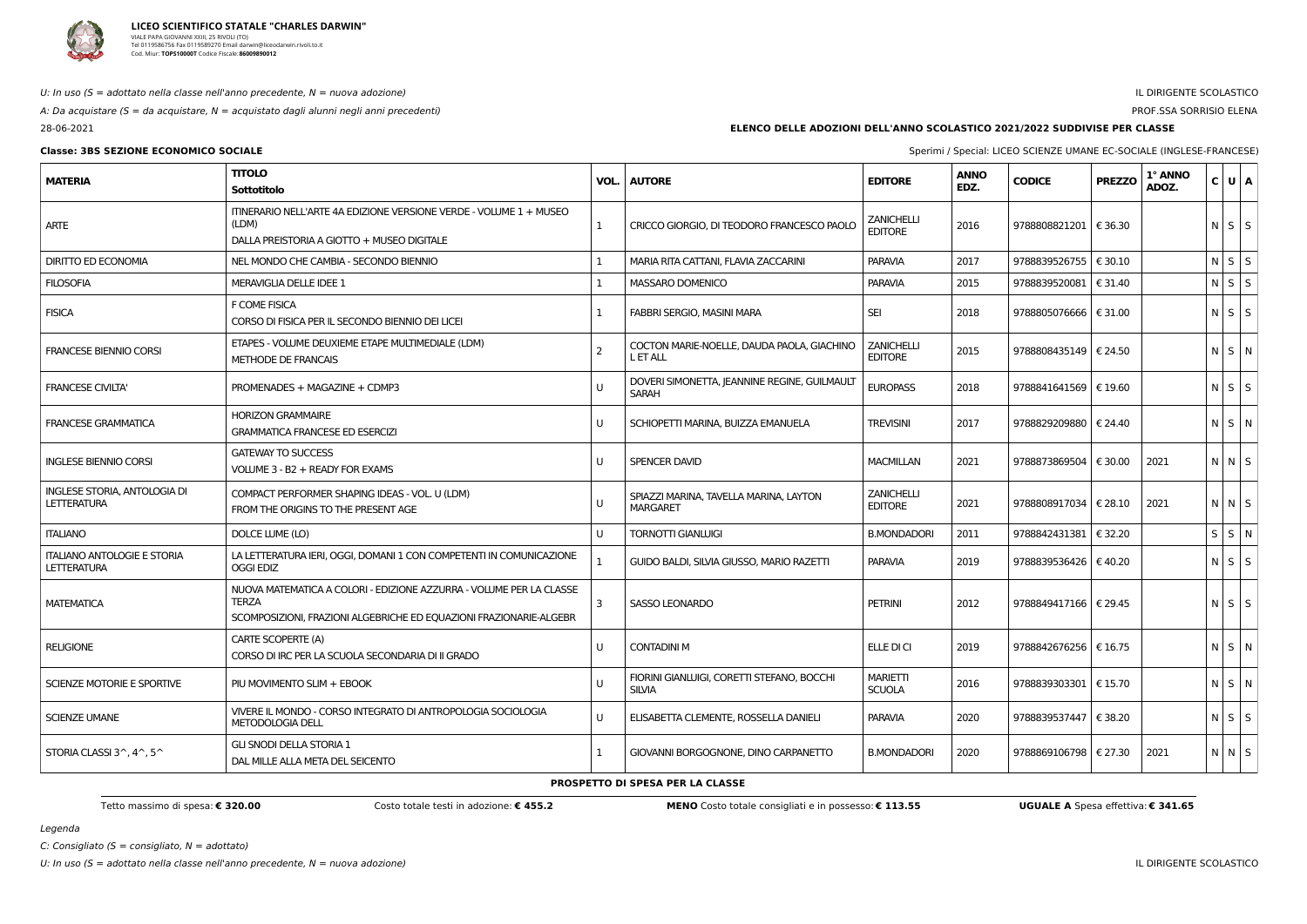

A: Da acquistare (S = da acquistare,  $N =$  acquistato dagli alunni negli anni precedenti)

28-06-2021

### PROF.SSA SORRISIO ELENA

**Classe: 3CS SEZIONE SCIENZE UMANE** Sperimi / Special: LICEO DELLE SCIENZE UMANE

### **ELENCO DELLE ADOZIONI DELL'ANNO SCOLASTICO 2021/2022 SUDDIVISE PER CLASSE**

| <b>MATERIA</b>                                           | <b>TITOLO</b><br>Sottotitolo                                                                                                                              |              | <b>VOL.   AUTORE</b>                                         | <b>EDITORE</b>                      | <b>ANNO</b><br>EDZ. | <b>CODICE</b>           | <b>PREZZO</b> | 1° ANNO<br>ADOZ. | C U A             |  |
|----------------------------------------------------------|-----------------------------------------------------------------------------------------------------------------------------------------------------------|--------------|--------------------------------------------------------------|-------------------------------------|---------------------|-------------------------|---------------|------------------|-------------------|--|
| <b>ARTE</b>                                              | ITINERARIO NELL'ARTE 4A EDIZIONE VERSIONE VERDE - VOLUME 1 + MUSEO<br>(LDM)<br>DALLA PREISTORIA A GIOTTO + MUSEO DIGITALE                                 | $\mathbf{1}$ | CRICCO GIORGIO, DI TEODORO FRANCESCO<br>PAOLO                | <b>ZANICHELLI</b><br><b>EDITORE</b> | 2016                | 9788808821201           | € 36.30       |                  | $S \mid S \mid N$ |  |
| CHIMICA $3^{\wedge}$ , $4^{\wedge}$ , $5^{\wedge}$ ANNO  | LINEAMENTI DI CHIMICA (LDM)<br>DALLA MOLE ALLA CHIMICA DEI VIVENTI - QUARTA EDIZIONE                                                                      | $\cup$       | VALITUTTI GIUSEPPE, FALASCA MARCO, AMADIO<br><b>PATRIZIA</b> | <b>ZANICHELLI</b><br><b>EDITORE</b> | 2019                | 9788808428455   € 29.20 |               | 2021             | $N$ $N$ $S$       |  |
| <b>FILOSOFIA</b>                                         | <b>VIVERE LA FILOSOFIA 1</b>                                                                                                                              |              | NICOLA ABBAGNANO, GIOVANNI FORNERO                           | <b>PARAVIA</b>                      | 2021                | 9788839538802   € 28.60 |               |                  | $N$ $S$ $S$       |  |
| <b>FISICA</b>                                            | F COME FISICA<br>CORSO DI FISICA PER IL SECONDO BIENNIO DEI LICEI                                                                                         | 1            | <b>FABBRI SERGIO, MASINI MARA</b>                            | <b>SEI</b>                          | 2018                | 9788805076666   € 31.00 |               |                  | $N$ $S$ $S$       |  |
| <b>INGLESE BIENNIO CORSI</b>                             | <b>GATEWAY TO SUCCESS</b><br>VOLUME 3 - B2 + READY FOR EXAMS                                                                                              | $\mathbf{U}$ | SPENCER DAVID                                                | <b>MACMILLAN</b>                    | 2021                | 9788873869504           | € 30.00       | 2021             | $N$ $N$ $S$       |  |
| INGLESE STORIA, ANTOLOGIA DI<br><b>LETTERATURA</b>       | COMPACT PERFORMER SHAPING IDEAS - VOL. U (LDM)<br>FROM THE ORIGINS TO THE PRESENT AGE                                                                     | $\mathbf{U}$ | SPIAZZI MARINA, TAVELLA MARINA, LAYTON<br><b>MARGARET</b>    | <b>ZANICHELLI</b><br><b>EDITORE</b> | 2021                | 9788808917034   € 28.10 |               | 2021             | N N S             |  |
| <b>ITALIANO</b>                                          | DOLCE LUME (LO)                                                                                                                                           | U            | <b>TORNOTTI GIANLUIGI</b>                                    | <b>B.MONDADORI</b>                  | 2011                | 9788842431381           | € 32.20       |                  | $S$ $S$ $N$       |  |
| <b>ITALIANO ANTOLOGIE E STORIA</b><br><b>LETTERATURA</b> | LA LETTERATURA IERI, OGGI, DOMANI 1 CON COMPETENTI IN COMUNICAZIONE<br><b>OGGI EDIZ</b>                                                                   |              | GUIDO BALDI, SILVIA GIUSSO, MARIO RAZETTI                    | <b>PARAVIA</b>                      | 2019                | 9788839536426   € 40.20 |               |                  | $N$ $S$ $S$       |  |
| LATINO GRAMMATICA                                        | <b>GRAMMATICA PICTA</b><br><b>GRAMMATICA</b>                                                                                                              | $\mathbf{U}$ | PEPE LAURA, VILARDO MASSIMO                                  | <b>EINAUDI SCUOLA</b>               | 2017                | 9788828619529   € 15.10 |               |                  | $N$ $S$ $N$       |  |
| LATINO LABORATORIO, LESSICO,<br>TRADUZIONE,              | <b>GRAMMATICA PICTA</b><br><b>LEZIONI 2</b>                                                                                                               | 2            | PEPE LAURA, VILARDO MASSIMO                                  | EINAUDI SCUOLA                      | 2017                | 9788828619543   € 23.40 |               |                  | $N$ $S$ $N$       |  |
| LATINO LABORATORIO, LESSICO,<br>TRADUZIONE,              | <b>GRAMMATICA PICTA</b><br><b>LEZIONI 1</b>                                                                                                               | $\mathbf{1}$ | PEPE LAURA, VILARDO MASSIMO                                  | EINAUDI SCUOLA                      | 2017                | 9788828619536   € 23.40 |               |                  | $N$ $S$ $N$       |  |
| LATINO STORIA DELLA LETTERATURA                          | <b>HUMANITAS</b><br>VOLUME 1                                                                                                                              | 1            | CANTARELLA EVA, GUIDORIZZI GIULIO                            | EINAUDI SCUOLA                      | 2018                | 9788828621928   € 19.80 |               |                  | $N$ $S$ $S$       |  |
| <b>MATEMATICA</b>                                        | NUOVA MATEMATICA A COLORI - EDIZIONE AZZURRA - VOLUME PER LA CLASSE<br><b>TERZA</b><br>SCOMPOSIZIONI, FRAZIONI ALGEBRICHE ED EQUAZIONI FRAZIONARIE-ALGEBR | 3            | <b>SASSO LEONARDO</b>                                        | <b>PETRINI</b>                      | 2012                | 9788849417166   € 29.45 |               |                  | $N$ $S$ $S$       |  |
| PEDAGOGIA SCIENZE UMANE                                  | EDUCAZIONE AL FUTURO LA PEDAGOGIA DALLA SCOLASTICA AL POSITIVISMO                                                                                         |              | UGO AVALLE, MICHELE MARANZANA                                | <b>PARAVIA</b>                      | 2020                | 9788839537454   € 26.00 |               |                  | $N$ $S$ $S$       |  |
| <b>RELIGIONE</b>                                         | CARTE SCOPERTE (A)<br>CORSO DI IRC PER LA SCUOLA SECONDARIA DI II GRADO                                                                                   | U            | <b>CONTADINI M</b>                                           | ELLE DI CI                          | 2019                | 9788842676256   € 16.75 |               |                  | $N$ $S$ $N$       |  |
| <b>SCIENZE DELLA TERRA</b>                               | #TERRA EDIZIONE AZZURRA 2ED. - VOL. PER IL TRIENNIO (LDM)<br>LA DINAMICA ENDOGENA - INTERAZIONI TRA GEOSFERE                                              | $\mathbf{U}$ | LUPIA PALMIERI ELVIDIO, PAROTTO MAURIZIO                     | <b>ZANICHELLI</b><br><b>EDITORE</b> | 2020                | 9788808839008   € 17.70 |               | 2021             | $N$ $N$ $S$       |  |
| SCIENZE MOTORIE E SPORTIVE                               | PIU MOVIMENTO SLIM + EBOOK                                                                                                                                | U            | FIORINI GIANLUIGI, CORETTI STEFANO, BOCCHI<br><b>SILVIA</b>  | MARIETTI SCUOLA   2016              |                     | 9788839303301   € 15.70 |               |                  | $N \mid S \mid N$ |  |
| <b>SCIENZE UMANE</b>                                     | LO SGUARDO DA LONTANO E DA VICINO PER IL SECONDO BIENNIO<br>CORSO DI ANTROPOLOGIA, SOCIOLOGIA E PSICOLOGIA PER IL SECONDO BIEN                            | $\mathbf{1}$ | ELISABETTA CLEMENTE, ROSSELLA DANIELI                        | <b>PARAVIA</b>                      | 2020                | 9788839537423   € 36.00 |               |                  | $N$ $S$ $S$       |  |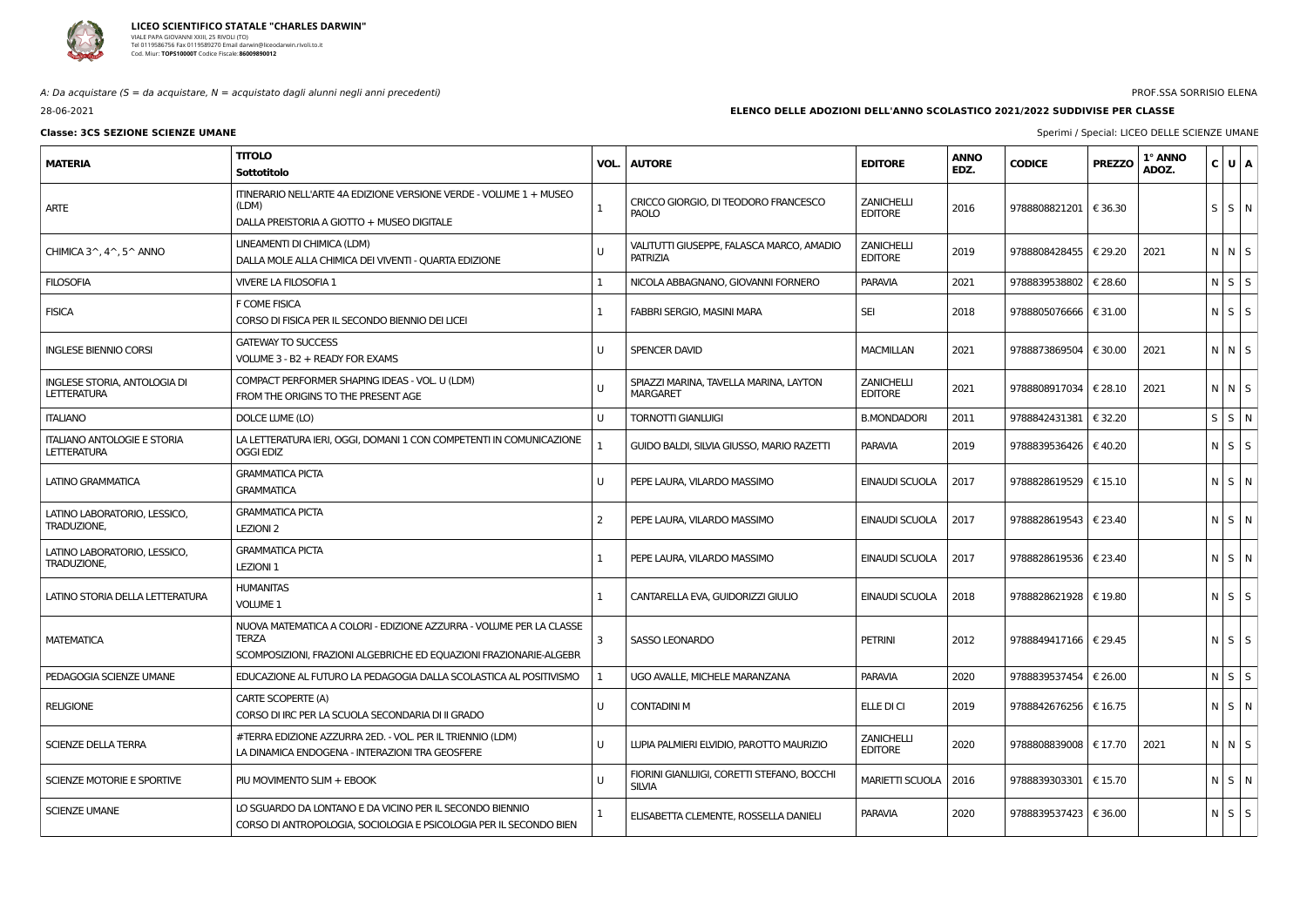

**LICEO SCIENTIFICO STATALE "CHARLES DARWIN"** VIALE PAPA GIOVANNI XXIII, 25 RIVOLI (TO) Tel 0119586756 Fax 0119589270 Email darwin@liceodarwin.rivoli.to.it Cod. Miur: **TOPS10000T** Codice Fiscale:**86009890012**

Legenda

C: Consigliato ( $S =$  consigliato,  $N =$  adottato)

U: In uso ( $S =$  adottato nella classe nell'anno precedente,  $N =$  nuova adozione)

A: Da acquistare ( $S = da$  acquistare,  $N = ac$ quistato dagli alunni negli anni precedenti)

28-06-2021

IL DIRIGENTE SCOLASTICO PROF.SSA SORRISIO ELENA

| <b>MATERIA</b> | <b>TITOLO</b><br>Sottotitolo                                                                                                 | <b>VOL. AUTORE</b>                    | <b>EDITORE</b> | <b>ANNO</b><br><b>EDZ</b> | <b>CODICE</b>           | <b>PREZZO</b> | 1° ANNO<br>ADOZ. | C U A |  |
|----------------|------------------------------------------------------------------------------------------------------------------------------|---------------------------------------|----------------|---------------------------|-------------------------|---------------|------------------|-------|--|
| <b>STORIA</b>  | <b>STORIA E STORIOGRAFIA PLUS 1</b><br>1A. DALL'ANNO MILLE ALLA CRISI DEL TRECENTO + 1B. DALLA NASCITA DELLO<br><b>STATO</b> | I DESIDERI ANTONIO, CODOVINI GIOVANNI | D'ANNA         | 2015                      | 9788881049813   € 33.90 |               |                  |       |  |

#### **PROSPETTO DI SPESA PER LA CLASSE**

Tetto massimo di spesa: € 320.00 Costo MENO Costo totale consigliati e in possesso: € 162.85 UGUALE A Spesa effettiva: € 349.95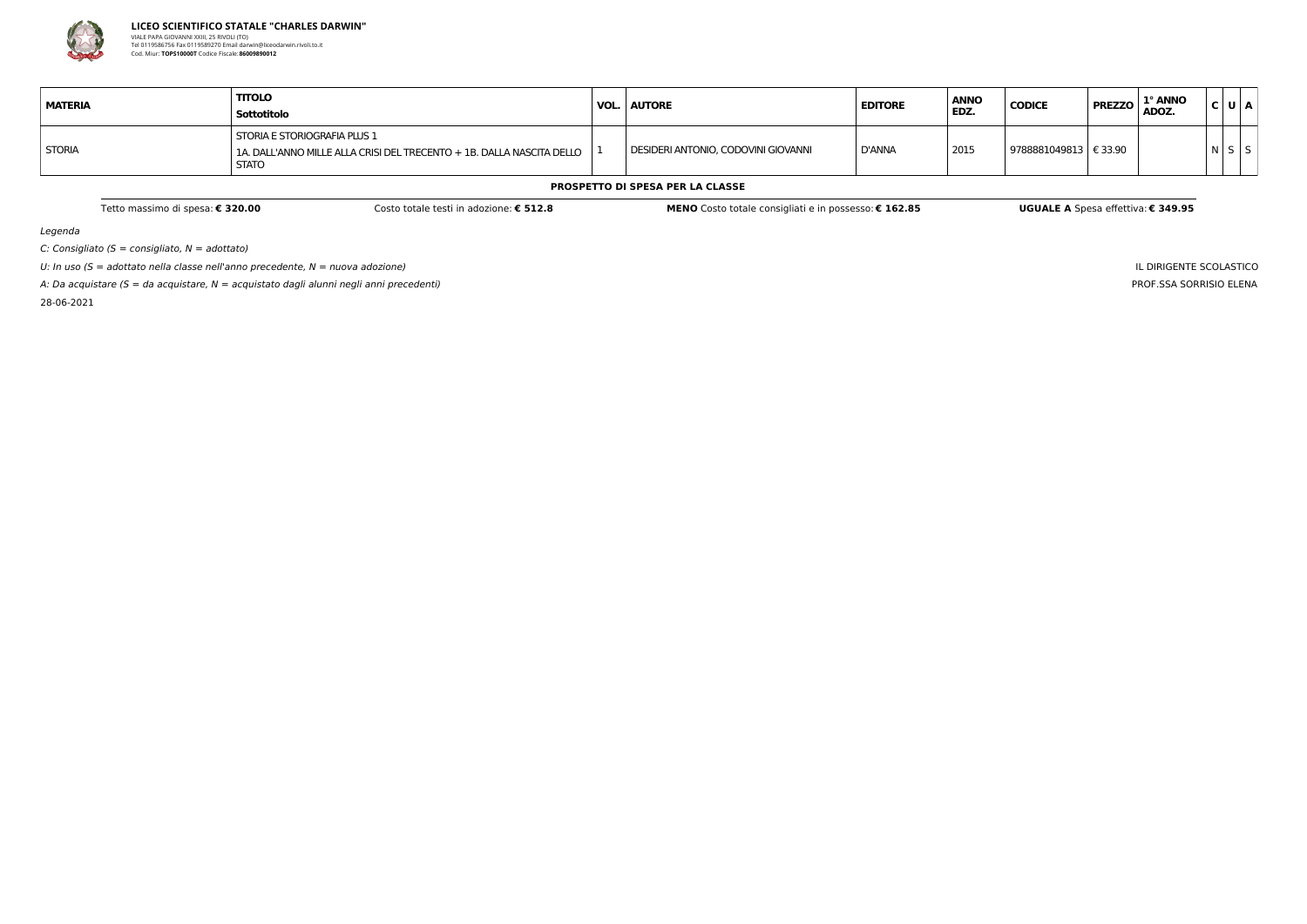

C: Consigliato ( $S =$  consigliato,  $N =$  adottato)

U: In uso ( $S =$  adottato nella classe nell'anno precedente,  $N =$  nuova adozione)

A: Da acquistare ( $S = da$  acquistare,  $N = ac$ quistato dagli alunni negli anni precedenti)

|  |  |  | Sperimi / Special: LICEO DELLE SCIENZE UMANE |  |
|--|--|--|----------------------------------------------|--|
|  |  |  |                                              |  |

#### **ELENCO DELLE ADOZIONI DELL'ANNO SCOLASTICO 2021/2022 SUDDIVISE PER CLASSE**

#### **Classe: 4AS SEZIONE SCIENZE UMANE**

| <b>MATERIA</b>                                            | <b>TITOLO</b><br>Sottotitolo                                                                                                                              | VOL.           | <b>AUTORE</b>                                                    | <b>EDITORE</b>                      | <b>ANNO</b><br>EDZ. | <b>CODICE</b>           | <b>PREZZO</b> | 1° ANNO<br>ADOZ. | C U A             |             |
|-----------------------------------------------------------|-----------------------------------------------------------------------------------------------------------------------------------------------------------|----------------|------------------------------------------------------------------|-------------------------------------|---------------------|-------------------------|---------------|------------------|-------------------|-------------|
| <b>ARTE</b>                                               | ITINERARIO NELL'ARTE 4A EDIZIONE VERSIONE VERDE - VOLUME 2 + MUSEO<br>(LDM)<br>DAL GOTICO INTERNAZIONALE ALL'ETA BAROCCA + MUSEO DIGITALE                 | $\overline{2}$ | CRICCO GIORGIO, DI TEODORO FRANCESCO PAOLO                       | <b>ZANICHELLI</b><br><b>EDITORE</b> | 2016                | 9788808729040   € 37.30 |               |                  |                   | $N$ $S$ $S$ |
| <b>BIOLOGIA</b>                                           | AL CUORE DELLA BIOLOGIA SECONDO BIENNIO E QUINTO ANNO                                                                                                     | U              | SIMON ERIC J.                                                    | <b>LINX</b>                         | 2015                | 9788863647785   € 32.60 |               | 2015             |                   | N S N       |
| CHIMICA 3^, 4^, 5^ ANNO                                   | CHIMICA TUTTO SI TRASFORMA - SECONDO BIENNIO 2                                                                                                            | U              | <b>CRACOLICE, PETERS</b>                                         | <b>LINX</b>                         | 2012                | 9788863643909           | € 16.20       |                  |                   | $N$ $S$ $S$ |
| <b>FILOSOFIA</b>                                          | I NODI DEL PENSIERO 2<br>DALL'UMANESIMO A HEGEL                                                                                                           | $\overline{2}$ | NICOLA ABBAGNANO, GIOVANNI FORNERO                               | <b>PARAVIA</b>                      | 2017                | 9788839528742   € 35.10 |               |                  |                   | $N$ $S$ $S$ |
| <b>FISICA</b>                                             | F COME FISICA<br>CORSO DI FISICA PER IL SECONDO BIENNIO DEI LICEI                                                                                         |                | FABBRI SERGIO, MASINI MARA                                       | <b>SEI</b>                          | 2018                | 9788805076666   € 31.00 |               |                  |                   | N S N       |
| <b>INGLESE STORIA, ANTOLOGIA DI</b><br><b>LETTERATURA</b> | IT'S LITERATURE LIBRO MISTO CON LIBRO DIGITALE<br>VOLUME UNICO, MAP STORE CON SEZIONE INVALSI, FCE, IELTS E DVD                                           | U              | MARTELLI AURELIA, BRUSCHI ISABELLA, NIGRA<br><b>ILARIA</b>       | <b>RIZZOLI</b><br><b>LANGUAGES</b>  | 2019                | 9788838328824   € 31.40 |               |                  | $N$ $S$ $N$       |             |
| <b>INGLESE TESTI PROFESSIONALI</b>                        | STEP INTO SOCIAL STUDIES - VOLUME UNICO (LDM)<br>CROSS-CURRICULAR PATH FOR SOCIAL SCIENCE STUDENTS                                                        | $\mathbf{U}$   | REVELLINO PATRIZIA, SCHINARDI GIOVANNA,<br><b>TELLIER EMILIE</b> | <b>CLITT</b>                        | 2018                | 9788808720672   € 26.30 |               |                  | $N \mid S \mid S$ |             |
| <b>ITALIANO</b>                                           | DOLCE LUME (LO)                                                                                                                                           | U              | <b>TORNOTTI GIANLUIGI</b>                                        | <b>B.MONDADORI</b>                  | 2011                | 9788842431381   € 32.20 |               |                  |                   | N S N       |
| <b>ITALIANO ANTOLOGIE E STORIA</b><br><b>LETTERATURA</b>  | LA LETTERATURA IERI, OGGI, DOMANI 2 DAL BAROCCO A LEOPARDI EDIZIONE<br>NUOVO ESA                                                                          | $\overline{2}$ | GUIDO BALDI, SILVIA GIUSSO, MARIO RAZETTI                        | <b>PARAVIA</b>                      | 2019                | 9788839536457   € 40.40 |               |                  | $N$ $S$ $S$       |             |
| LATINO STORIA DELLA LETTERATURA                           | <b>HUMANITAS</b><br>VOLUME 1                                                                                                                              |                | CANTARELLA EVA, GUIDORIZZI GIULIO                                | EINAUDI SCUOLA                      | 2018                | 9788828621928   € 19.80 |               |                  |                   | N S N       |
| LATINO STORIA DELLA LETTERATURA                           | <b>HUMANITAS</b><br><b>VOLUME 2</b>                                                                                                                       | $\mathcal{P}$  | CANTARELLA EVA, GUIDORIZZI GIULIO                                | EINAUDI SCUOLA                      | 2018                | 9788828621966   € 27.40 |               |                  | $N$ $S$ $S$       |             |
| MATEMATICA                                                | NUOVA MATEMATICA A COLORI - EDIZIONE AZZURRA - VOLUME PER LA CLASSE<br><b>QUARTA</b><br>COMPLEMENTI DI ALGEBRA-ELLISSE E IPERBOLE-FUNZ. ESP. E LOGARITMIC | 4              | <b>SASSO LEONARDO</b>                                            | <b>PETRINI</b>                      | 2012                | 9788849417173   € 28.30 |               |                  | $N$ $S$ $S$       |             |
| PEDAGOGIA SCIENZE UMANE                                   | PROSPETTIVA PEDAGOGICA (LA) DALLA SCOLASTICA AL POSITIVISMO                                                                                               |                | AVALLE, MARANZANA                                                | <b>PARAVIA</b>                      | 2016                | 9788839533876   € 26.50 |               |                  |                   | N S N       |
| <b>RELIGIONE</b>                                          | <b>ITINERARI 2.0 PLUS</b><br>SCHEDE TEMATICHE PER LA SCUOLA SUPERIORE                                                                                     | U              | <b>CONTADINI M</b>                                               | ELLE DI CI                          | 2016                | 9788842675488   € 16.20 |               |                  |                   | N S N       |
| SCIENZE MOTORIE E SPORTIVE                                | PIU MOVIMENTO SLIM + EBOOK                                                                                                                                | U              | FIORINI GIANLUIGI, CORETTI STEFANO, BOCCHI<br><b>SILVIA</b>      | MARIETTI SCUOLA   2016              |                     | 9788839303301   € 15.70 |               |                  | $N$ $S$ $N$       |             |
| <b>SCIENZE UMANE</b>                                      | PROSPETTIVA DELLE SCIENZE UMANE (LA) PER IL SECONDO BIENNIO LSU                                                                                           |                | <b>CLEMENTE, DANIELI</b>                                         | PARAVIA                             | 2016                | 9788839526427           | € 36.20       |                  |                   | N S N       |
| <b>STORIA</b>                                             | STORIA E STORIOGRAFIA PLUS 2<br>2A. DALL'ANCIEN REGIME AL 1848 + 2B. DAL RISORGIMENTO ALLE SOGLIE DEL<br><b>NOVECE</b>                                    | <sup>2</sup>   | DESIDERI ANTONIO, CODOVINI GIOVANNI                              | D'ANNA                              | 2015                | 9788881049820 € 31.10   |               |                  |                   | $N$ $S$ $S$ |
|                                                           |                                                                                                                                                           |                |                                                                  |                                     |                     |                         |               |                  |                   |             |

**PROSPETTO DI SPESA PER LA CLASSE**

Tetto massimo di spesa: € 236.00 Costo MENO Costo totale testi in adozione: € 483.7 MENO Costo totale consigliati e in possesso: € 241.6 UGUALE A Spesa effettiva: € 242.1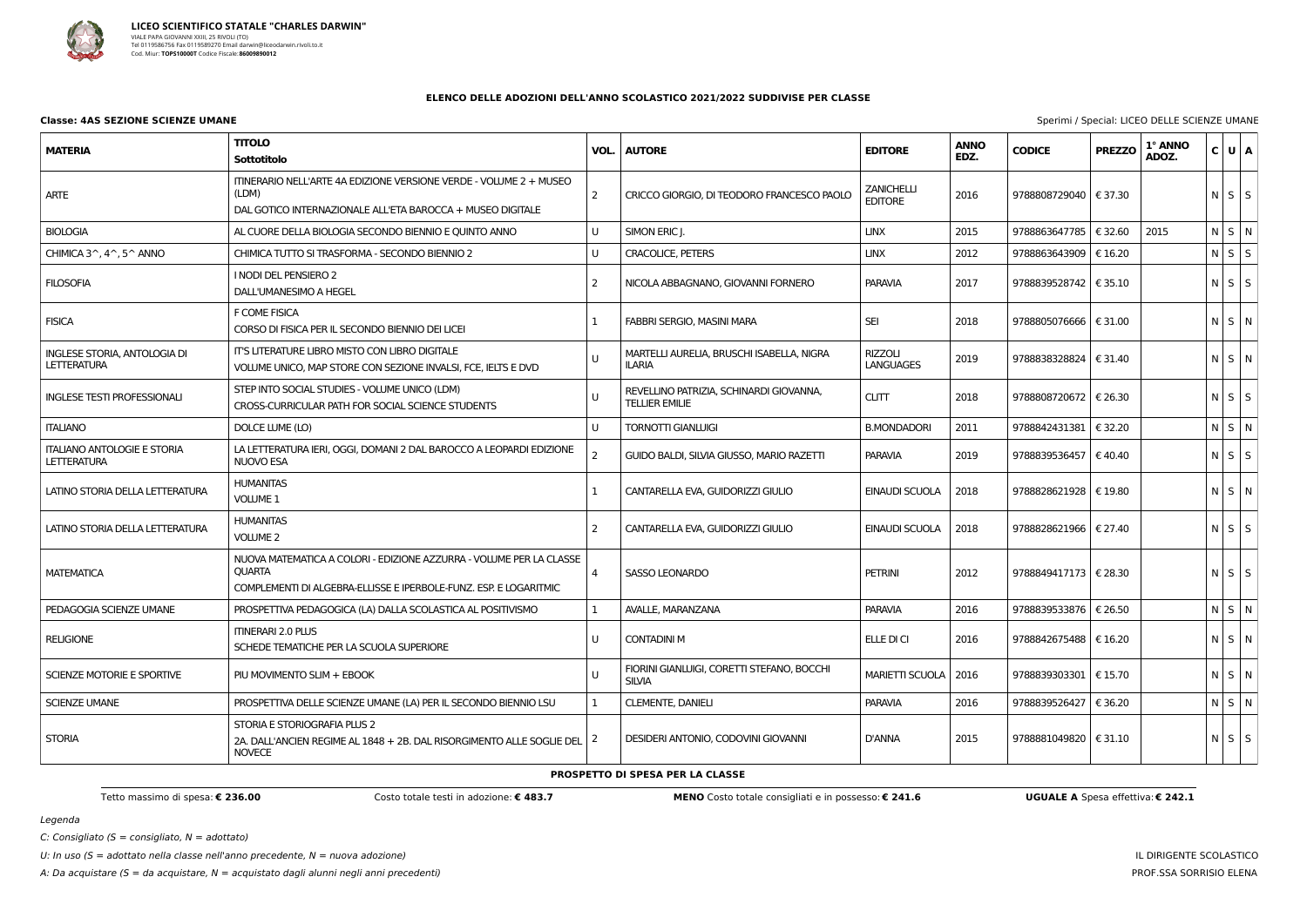

28-06-2021

Legenda

C: Consigliato ( $S =$  consigliato,  $N =$  adottato)

U: In uso ( $S =$  adottato nella classe nell'anno precedente,  $N =$  nuova adozione)

A: Da acquistare (S = da acquistare,  $N =$  acquistato dagli alunni negli anni precedenti)

**Classe: 4BS SEZIONE ECONOMICO SOCIALE** Special: LICEO SCIENZE UMANE EC-SOCIALE (INGLESE-FRANCESE)

### **ELENCO DELLE ADOZIONI DELL'ANNO SCOLASTICO 2021/2022 SUDDIVISE PER CLASSE**

| <b>MATERIA</b>                                             | <b>TITOLO</b><br>Sottotitolo                                                                                                                              | VOL.   | <b>AUTORE</b>                                                    | <b>EDITORE</b>                            | <b>ANNO</b><br>EDZ. | <b>CODICE</b>           | <b>PREZZO</b> | 1° ANNO<br>ADOZ. | C U A       |  |
|------------------------------------------------------------|-----------------------------------------------------------------------------------------------------------------------------------------------------------|--------|------------------------------------------------------------------|-------------------------------------------|---------------------|-------------------------|---------------|------------------|-------------|--|
| <b>ARTE</b>                                                | ITINERARIO NELL'ARTE 4A EDIZIONE VERSIONE VERDE - VOLUME 2 + MUSEO<br>(LDM)<br>DAL GOTICO INTERNAZIONALE ALL'ETA BAROCCA + MUSEO DIGITALE                 |        | CRICCO GIORGIO, DI TEODORO FRANCESCO<br><b>PAOLO</b>             | <b>ZANICHELLI EDITORE</b>                 | 2016                | 9788808729040   € 37.30 |               |                  | $N$ $S$ $S$ |  |
| <b>DIRITTO E ECONOMIA (SECONDO</b><br>$BIENTO + 5)$        | NEL MONDO CHE CAMBIA - SECONDO BIENNIO                                                                                                                    |        | MARIA RITA CATTANI, FLAVIA ZACCARINI                             | <b>PARAVIA</b>                            | 2017                | 9788839526755   € 30.10 |               |                  | N S N       |  |
| <b>FILOSOFIA</b>                                           | I NODI DEL PENSIERO 2 EDIZIONE CON CLIL(MODALITA DIGITALE C)                                                                                              | 2      | NICOLA ABBAGNANO, GIOVANNI FORNERO                               | <b>PARAVIA</b>                            | 2017                | 9788839529244   € 24.22 |               | 2017             | $N$ $S$ $S$ |  |
| <b>FISICA</b>                                              | F COME FISICA<br>CORSO DI FISICA PER IL SECONDO BIENNIO DEI LICEI                                                                                         | -1     | FABBRI SERGIO, MASINI MARA                                       | <b>SEI</b>                                | 2018                | 9788805076666   € 31.00 |               |                  | N S N       |  |
| <b>FRANCESE CIVILTA'</b>                                   | PROMENADES + MAGAZINE + CDMP3                                                                                                                             |        | DOVERI SIMONETTA, JEANNINE REGINE,<br><b>GUILMAULT SARAH</b>     | <b>EUROPASS</b>                           | 2018                | 9788841641569   € 19.60 |               |                  | N S N       |  |
| <b>FRANCESE GRAMMATICA</b>                                 | <b>HORIZON GRAMMAIRE</b><br><b>GRAMMATICA FRANCESE ED ESERCIZI</b>                                                                                        | U      | SCHIOPETTI MARINA, BUIZZA EMANUELA                               | <b>TREVISINI</b>                          | 2017                | 9788829209880   € 24.40 |               |                  | $N$ $S$ $N$ |  |
| <b>FRANCESE STORIA, ANTOLOGIA DI</b><br><b>LETTERATURA</b> | <b>PARCOURS PLUS</b>                                                                                                                                      | U      | AA W                                                             | <b>EUROPASS</b>                           | 2013                | 9788841642627   € 22.40 |               |                  | $N$ $S$ $S$ |  |
| <b>INGLESE BIENNIO CORSI</b>                               | <b>GATEWAY TO SUCCESS</b><br>VOLUME 3 - B2 + READY FOR EXAMS                                                                                              | U      | SPENCER DAVID                                                    | <b>MACMILLAN</b>                          | 2021                | 9788873869504   € 30.00 |               | 2021             | N N S       |  |
| INGLESE STORIA, ANTOLOGIA DI<br><b>LETTERATURA</b>         | <b>L&amp;L CONCISE</b><br>VOLUME + MAPPING LITERATURE + TOWARDS THE EXAM + CDROM MP                                                                       | U      | CATTANEO ARTURO, DE FLAVIIS DONATELLA                            | <b>CARLO SIGNORELLI</b><br><b>EDITORE</b> | 2018                | 9788843419388   € 33.00 |               |                  | N S N       |  |
| <b>INGLESE TESTI PROFESSIONALI</b>                         | STEP INTO SOCIAL STUDIES - VOLUME UNICO (LDM)<br>CROSS-CURRICULAR PATH FOR SOCIAL SCIENCE STUDENTS                                                        |        | REVELLINO PATRIZIA, SCHINARDI GIOVANNA,<br><b>TELLIER EMILIE</b> | <b>CLITT</b>                              | 2018                | 9788808720672   € 26.30 |               |                  | N S N       |  |
| <b>ITALIANO ANTOLOGIE E STORIA</b><br><b>LETTERATURA</b>   | LA LETTERATURA IERI, OGGI, DOMANI 2 DAL BAROCCO A LEOPARDI<br>EDIZIONE NUOVO ESA                                                                          | 2      | GUIDO BALDI, SILVIA GIUSSO, MARIO RAZETTI                        | <b>PARAVIA</b>                            | 2019                | 9788839536457   € 40.40 |               |                  | $N$ $S$ $S$ |  |
| <b>ITALIANO DIVINA COMMEDIA</b>                            | DOLCE LUME (LO)                                                                                                                                           |        | <b>TORNOTTI GIANLUIGI</b>                                        | <b>B.MONDADORI</b>                        | 2011                | 9788842431381   € 32.20 |               |                  | $N$ $S$ $N$ |  |
| <b>MATEMATICA</b>                                          | NUOVA MATEMATICA A COLORI - EDIZIONE AZZURRA - VOLUME PER LA<br><b>CLASSE QUARTA</b><br>COMPLEMENTI DI ALGEBRA-ELLISSE E IPERBOLE-FUNZ. ESP. E LOGARITMIC | 4      | <b>SASSO LEONARDO</b>                                            | <b>PETRINI</b>                            | 2012                | 9788849417173   € 28.30 |               |                  | $N$ $S$ $S$ |  |
| <b>RELIGIONE</b>                                           | <b>ITINERARI 2.0 PLUS</b><br>SCHEDE TEMATICHE PER LA SCUOLA SUPERIORE                                                                                     | U      | <b>CONTADINI M</b>                                               | ELLE DI CI                                | 2016                | 9788842675488   € 16.20 |               |                  | $N$ $S$ $N$ |  |
| SCIENZE MOTORIE E SPORTIVE                                 | PIU MOVIMENTO SLIM + EBOOK                                                                                                                                | U      | FIORINI GIANLUIGI, CORETTI STEFANO, BOCCHI<br><b>SILVIA</b>      | <b>MARIETTI SCUOLA</b>                    | 2016                | 9788839303301   € 15.70 |               |                  | N S N       |  |
| <b>SCIENZE SOCIALI</b>                                     | ORIZZONTE SCIENZE UMANE PER IL SECONDO BIENNIO E IL QUINTO ANNO<br>LSU ES                                                                                 | $\cup$ | CLEMENTE, DANIELI                                                | <b>PARAVIA</b>                            | 2016                | 9788839526441   € 38.40 |               |                  | $N$ $S$ $N$ |  |
| STORIA CLASSI 3^, 4^, 5^                                   | STORIA E STORIOGRAFIA 2                                                                                                                                   | 2      | DESIDERI, CODOVINI                                               | <b>D'ANNA</b>                             | 2019                | 9788857791579   € 29.90 |               |                  | $N$ $S$ $S$ |  |
|                                                            |                                                                                                                                                           |        |                                                                  |                                           |                     |                         |               |                  |             |  |

**PROSPETTO DI SPESA PER LA CLASSE**

Tetto massimo di spesa: € 236.00 Costo totale testi in adozione: € 479.42 MENO Costo totale consigliati e in possesso: € 266.9 UGUALE A Spesa effettiva: € 212.52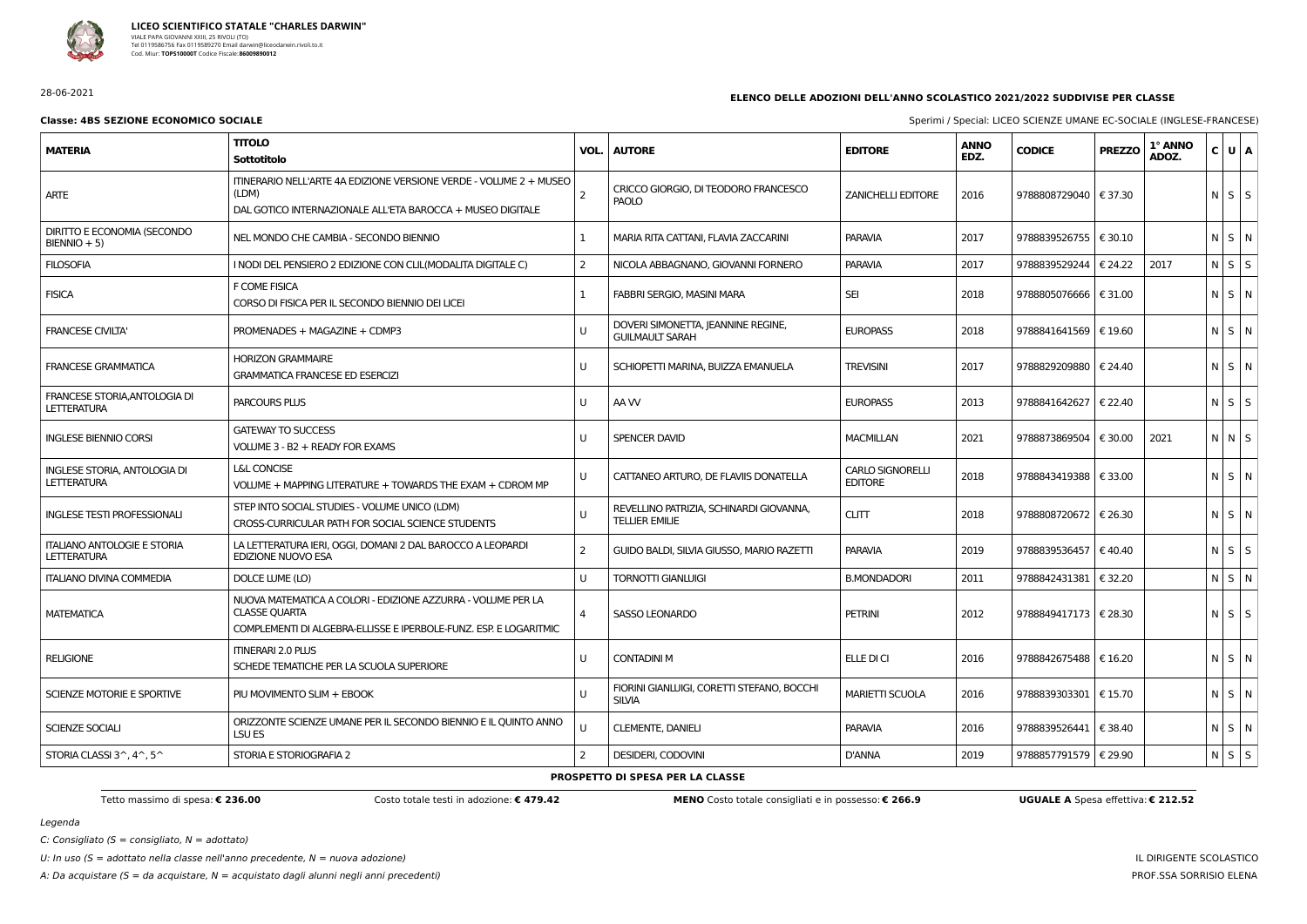

28-06-2021

**Classe: 4CS SEZIONE SCIENZE UMANE** Sperimi / Special: LICEO DELLE SCIENZE UMANE

### **ELENCO DELLE ADOZIONI DELL'ANNO SCOLASTICO 2021/2022 SUDDIVISE PER CLASSE**

| <b>MATERIA</b>                                            | <b>TITOLO</b><br>Sottotitolo                                                                                                                              | VOL.           | <b>AUTORE</b>                                                    | <b>EDITORE</b>                            | <b>ANNO</b><br>EDZ. | <b>CODICE</b>           | <b>PREZZO</b> | 1° ANNO<br>ADOZ. | C U A       |  |
|-----------------------------------------------------------|-----------------------------------------------------------------------------------------------------------------------------------------------------------|----------------|------------------------------------------------------------------|-------------------------------------------|---------------------|-------------------------|---------------|------------------|-------------|--|
| <b>ARTE</b>                                               | ITINERARIO NELL'ARTE 4A EDIZIONE VERSIONE VERDE - VOLUME 2 + MUSEO<br>(LDM)<br>DAL GOTICO INTERNAZIONALE ALL'ETA BAROCCA + MUSEO DIGITALE                 | $\overline{2}$ | CRICCO GIORGIO, DI TEODORO FRANCESCO<br>PAOLO                    | <b>ZANICHELLI EDITORE</b>                 | 2016                | 9788808729040   € 37.30 |               |                  | $N$ $S$ $S$ |  |
| <b>BIOLOGIA</b>                                           | AL CUORE DELLA BIOLOGIA SECONDO BIENNIO E QUINTO ANNO                                                                                                     | U              | SIMON ERIC J.                                                    | <b>LINX</b>                               | 2015                | 9788863647785           | € 32.60       | 2015             | N S N       |  |
| CHIMICA 3^, 4^, 5^ ANNO                                   | CHIMICA TUTTO SI TRASFORMA - SECONDO BIENNIO 2                                                                                                            | U              | <b>CRACOLICE, PETERS</b>                                         | <b>LINX</b>                               | 2012                | 9788863643909           | € 16.20       |                  | $N$ $S$ $S$ |  |
| <b>FILOSOFIA</b>                                          | <b>IDEALE E IL REALE 2 EDIZIONE BASE</b>                                                                                                                  | 2              | ABBAGNANO, FORNERO, BURGHI                                       | <b>PARAVIA</b>                            | 2013                | 9788839518569   € 35.10 |               |                  | $N$ $S$ $S$ |  |
| <b>FISICA</b>                                             | F COME FISICA<br>CORSO DI FISICA PER IL SECONDO BIENNIO DEI LICEI                                                                                         |                | FABBRI SERGIO, MASINI MARA                                       | <b>SEI</b>                                | 2018                | 9788805076666           | € 31.00       |                  | $N$ $S$ $N$ |  |
| <b>INGLESE BIENNIO CORSI</b>                              | <b>GATEWAY TO SUCCESS</b><br>VOLUME 3 - B2 + READY FOR EXAMS                                                                                              | U              | SPENCER DAVID                                                    | <b>MACMILLAN</b>                          | 2021                | 9788873869504           | € 30.00       | 2021             | $N$ $N$ $S$ |  |
| <b>INGLESE STORIA, ANTOLOGIA DI</b><br><b>LETTERATURA</b> | <b>L&amp;L CONCISE</b><br>VOLUME + MAPPING LITERATURE + TOWARDS THE EXAM + CDROM MP                                                                       | U              | CATTANEO ARTURO, DE FLAVIIS DONATELLA                            | <b>CARLO SIGNORELLI</b><br><b>EDITORE</b> | 2018                | 9788843419388   € 33.00 |               |                  | $N$ $S$ $N$ |  |
| <b>INGLESE TESTI PROFESSIONALI</b>                        | STEP INTO SOCIAL STUDIES - VOLUME UNICO (LDM)<br>CROSS-CURRICULAR PATH FOR SOCIAL SCIENCE STUDENTS                                                        | U              | REVELLINO PATRIZIA, SCHINARDI GIOVANNA,<br><b>TELLIER EMILIE</b> | <b>CLITT</b>                              | 2018                | 9788808720672   € 26.30 |               |                  | $S$ $S$ $N$ |  |
| <b>ITALIANO</b>                                           | DOLCE LUME (LO)                                                                                                                                           | U              | <b>TORNOTTI GIANLUIGI</b>                                        | <b>B.MONDADORI</b>                        | 2011                | 9788842431381           | € 32.20       |                  | $N$ $S$ $N$ |  |
| <b>ITALIANO ANTOLOGIE E STORIA</b><br><b>LETTERATURA</b>  | LA LETTERATURA IERI, OGGI, DOMANI 2 DAL BAROCCO A LEOPARDI<br><b>EDIZIONE NUOVO ESA</b>                                                                   | 2              | GUIDO BALDI, SILVIA GIUSSO, MARIO RAZETTI                        | <b>PARAVIA</b>                            | 2019                | 9788839536457   € 40.40 |               |                  | $N$ $S$ $S$ |  |
| LATINO STORIA DELLA LETTERATURA                           | <b>HUMANITAS</b><br>VOLUME 1                                                                                                                              |                | CANTARELLA EVA, GUIDORIZZI GIULIO                                | EINAUDI SCUOLA                            | 2018                | 9788828621928   € 19.80 |               |                  | N S N       |  |
| LATINO STORIA DELLA LETTERATURA                           | <b>HUMANITAS</b><br><b>VOLUME 2</b>                                                                                                                       | 2              | CANTARELLA EVA, GUIDORIZZI GIULIO                                | EINAUDI SCUOLA                            | 2018                | 9788828621966   € 27.40 |               |                  | $N$ $S$ $S$ |  |
| <b>MATEMATICA</b>                                         | NUOVA MATEMATICA A COLORI - EDIZIONE AZZURRA - VOLUME PER LA<br><b>CLASSE QUARTA</b><br>COMPLEMENTI DI ALGEBRA-ELLISSE E IPERBOLE-FUNZ. ESP. E LOGARITMIC | $\overline{4}$ | <b>SASSO LEONARDO</b>                                            | <b>PETRINI</b>                            | 2012                | 9788849417173   € 28.30 |               |                  | $N$ $S$ $S$ |  |
| PEDAGOGIA SCIENZE UMANE                                   | EDUCAZIONE AL FUTURO LA PEDAGOGIA DALLA SCOLASTICA AL<br><b>POSITIVISMO</b>                                                                               | $\mathbf{1}$   | UGO AVALLE, MICHELE MARANZANA                                    | <b>PARAVIA</b>                            | 2020                | 9788839537454   € 26.00 |               |                  | $N$ $S$ $N$ |  |
| <b>RELIGIONE</b>                                          | <b>ITINERARI 2.0 PLUS</b><br>SCHEDE TEMATICHE PER LA SCUOLA SUPERIORE                                                                                     | IJ             | <b>CONTADINI M</b>                                               | ELLE DI CI                                | 2016                | 9788842675488   € 16.20 |               |                  | $N$ $S$ $N$ |  |
| SCIENZE MOTORIE E SPORTIVE                                | PIU MOVIMENTO SLIM + EBOOK                                                                                                                                | $\cup$         | FIORINI GIANLUIGI, CORETTI STEFANO, BOCCHI<br><b>SILVIA</b>      | <b>MARIETTI SCUOLA</b>                    | 2016                | 9788839303301   € 15.70 |               |                  | $N$ $S$ $N$ |  |
| <b>SCIENZE UMANE</b>                                      | LO SGUARDO DA LONTANO E DA VICINO PER IL SECONDO BIENNIO<br>CORSO DI ANTROPOLOGIA, SOCIOLOGIA E PSICOLOGIA PER IL SECONDO<br><b>BIEN</b>                  |                | ELISABETTA CLEMENTE, ROSSELLA DANIELI                            | <b>PARAVIA</b>                            | 2020                | 9788839537423   € 36.00 |               |                  | N S N       |  |
| <b>STORIA</b>                                             | STORIA E STORIOGRAFIA PLUS 2<br>2A. DALL'ANCIEN REGIME AL 1848 + 2B. DAL RISORGIMENTO ALLE SOGLIE<br>DEL NOVECE                                           |                | DESIDERI ANTONIO, CODOVINI GIOVANNI                              | <b>D'ANNA</b>                             | 2015                | 9788881049820 € 31.10   |               |                  | $N$ $S$ $S$ |  |

#### **PROSPETTO DI SPESA PER LA CLASSE**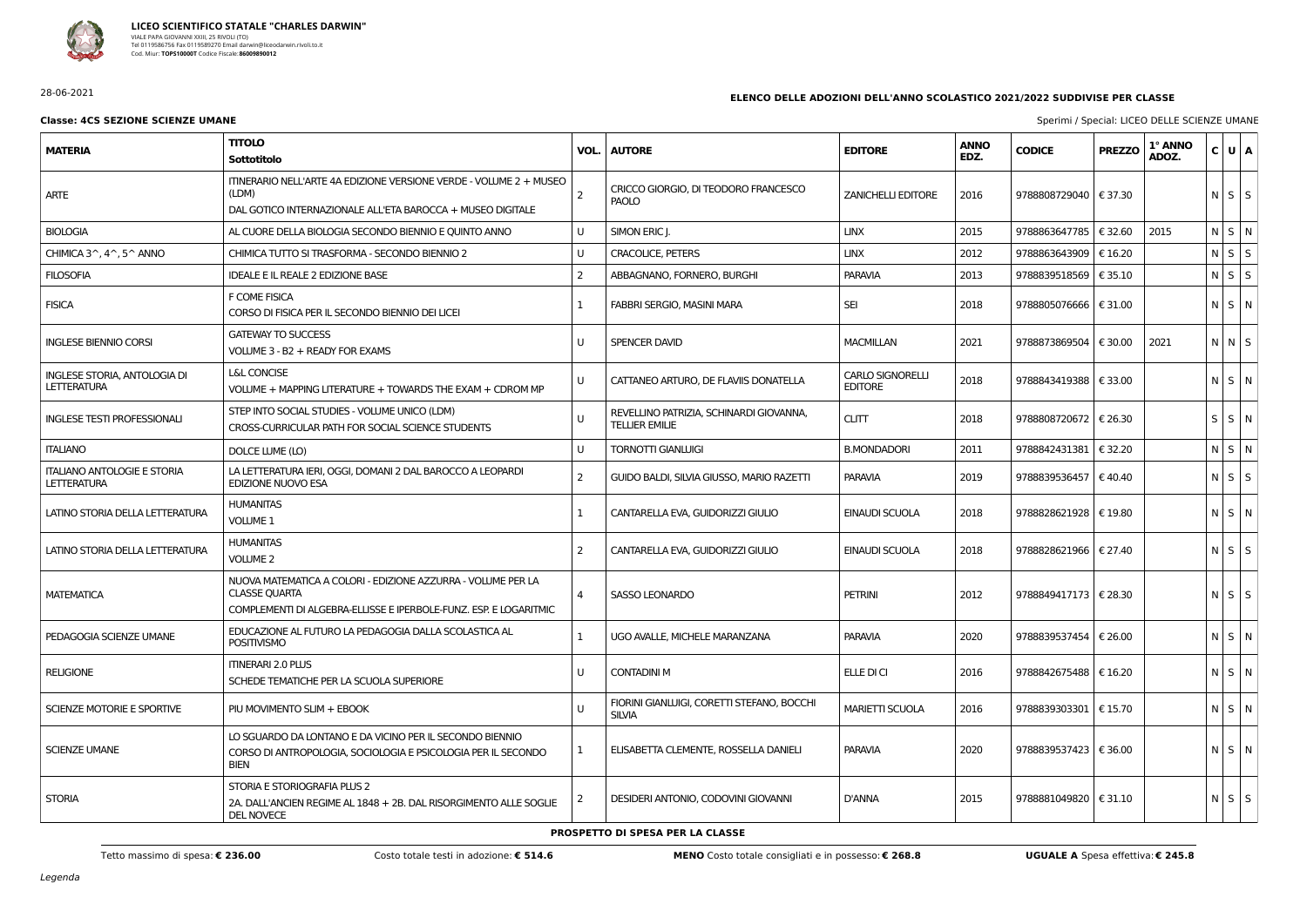

C: Consigliato ( $S =$  consigliato,  $N =$  adottato)

U: In uso ( $S =$  adottato nella classe nell'anno precedente,  $N =$  nuova adozione)

A: Da acquistare (S = da acquistare,  $N =$  acquistato dagli alunni negli anni precedenti) 28-06-2021

# **EDZ. CODICE PREZZO 1° ANNO**  $\begin{array}{c|c} \mathbf{1}^{\circ} \mathsf{ANNO} & \mathsf{c} & \mathsf{U} & \mathsf{A} \end{array}$  $9788805076673 \leq 20.60$  N S S 9781107415607  $|\epsilon$  24.80  $|N|$  S  $|N|$  $9788838328824$  ∈ 31.40  $\vert$  N S N  $9788839536488$   $\epsilon$  26.90  $\vert$  N  $\vert$  S  $\vert$  S  $9788828621966$   $\in$  27.40 N S N  $9788849417180 \div 28.90$  N S S  $9788848461214$   $\in$  16.05  $\vert$  N S N  $9788808160423 \div 12.80$  N S S  $9788839303301$  ∈ 15.70  $\vert$  N S N  $9788808750624$   $\in$  20.60 2021 N N S  $9788839537430 \leq 24.60 \quad | N | S | S$  $9788857790428 \big| \epsilon$  39.10  $\big|$  N  $\big|$  S  $\big|$  S  $9788808647313$  ∈ 43.90  $\vert$  S  $\vert$  S  $\vert$  S  $\vert$  N

### **Classe: 5AS SEZIONE SCIENZE UMANE** Sperimi / Special: LICEO DELLE SCIENZE UMANE

### IL DIRIGENTE SCOLASTICO

#### PROF.SSA SORRISIO ELENA

**ELENCO DELLE ADOZIONI DELL'ANNO SCOLASTICO 2021/2022 SUDDIVISE PER CLASSE**

| <b>MATERIA</b>                                           | <b>TITOLO</b><br>Sottotitolo                                                                                                                               |                | <b>VOL.   AUTORE</b>                                          | <b>EDITORE</b>                              | <b>ANNO</b><br>EDZ. | <b>CODICE</b>           | <b>PREZZO</b> | 1° ANNO<br>ADOZ. | C U A             |  |
|----------------------------------------------------------|------------------------------------------------------------------------------------------------------------------------------------------------------------|----------------|---------------------------------------------------------------|---------------------------------------------|---------------------|-------------------------|---------------|------------------|-------------------|--|
| <b>BIOLOGIA</b>                                          | AL CUORE DELLA BIOLOGIA SECONDO BIENNIO E QUINTO ANNO                                                                                                      | U              | SIMON ERIC J.                                                 | <b>LINX</b>                                 | 2015                | 9788863647785           | € 32.60       | 2015             | $N$ S $N$         |  |
| <b>FILOSOFIA</b>                                         | VIVERE LA FILOSOFIA 3 EDIZIONE CON CLIL                                                                                                                    | 3              | NICOLA ABBAGNANO, GIOVANNI FORNERO                            | <b>PARAVIA</b>                              | 2021                | 9788839538857           | € 36.50       |                  | $N \mid S \mid S$ |  |
| <b>FISICA</b>                                            | F COME FISICA PER IL QUINTO ANNO<br>CORSO DI FISICA PER IL QUINTO ANNO DEI LICEI                                                                           | 2              | FABBRI SERGIO, MASINI MARA                                    | <b>SEI</b>                                  | 2018                | 9788805076673   € 20.60 |               |                  | $N$ $S$ $S$       |  |
| <b>INGLESE</b>                                           | COMPACT FIRST FOR SCHOOLS 2ND ED.<br>STUDENT'S BOOK WITH ANSWERS + CD-ROM                                                                                  | U              | THOMAS BARBARA, MATTHEWS LAURA                                | <b>CAMBRIDGE UNIVERSITY</b><br><b>PRESS</b> | 2014                | 9781107415607           | € 24.80       |                  | $N$ $S$ $N$       |  |
| INGLESE STORIA, ANTOLOGIA DI<br><b>LETTERATURA</b>       | IT'S LITERATURE LIBRO MISTO CON LIBRO DIGITALE<br>VOLUME UNICO, MAP STORE CON SEZIONE INVALSI, FCE, IELTS E DVD                                            |                | MARTELLI AURELIA, BRUSCHI ISABELLA, NIGRA<br><b>ILARIA</b>    | <b>RIZZOLI LANGUAGES</b>                    | 2019                | 9788838328824   € 31.40 |               |                  | N S N             |  |
| <b>ITALIANO</b>                                          | DOLCE LUME (LO)                                                                                                                                            |                | <b>TORNOTTI GIANLUIGI</b>                                     | <b>B.MONDADORI</b>                          | 2011                | 9788842431381   € 32.20 |               |                  | $N$ S $N$         |  |
| <b>ITALIANO ANTOLOGIE E STORIA</b><br><b>LETTERATURA</b> | LA LETTERATURA IERI, OGGI, DOMANI 3/1 EDIZIONE NUOVO ESAME DI STATO                                                                                        | -3             | GUIDO BALDI, SILVIA GIUSSO, MARIO RAZETTI                     | <b>PARAVIA</b>                              | 2019                | 9788839536488           | € 26.90       |                  | $N$ $S$ $S$       |  |
| <b>ITALIANO ANTOLOGIE E STORIA</b><br><b>LETTERATURA</b> | LA LETTERATURA IERI, OGGI, DOMANI 3/2 EDIZIONE NUOVO ESAME DI STATO                                                                                        |                | GUIDO BALDI, SILVIA GIUSSO, MARIO RAZETTI                     | <b>PARAVIA</b>                              | 2019                | 9788839536495           | € 26.90       |                  | $N \mid S \mid S$ |  |
| LATINO STORIA DELLA LETTERATURA                          | <b>HUMANITAS</b><br><b>VOLUME 2</b>                                                                                                                        | 2              | CANTARELLA EVA, GUIDORIZZI GIULIO                             | EINAUDI SCUOLA                              | 2018                | 9788828621966           | € 27.40       |                  | $N$ $S$ $N$       |  |
| <b>MATEMATICA</b>                                        | NUOVA MATEMATICA A COLORI - EDIZIONE AZZURRA - VOLUME PER LA<br><b>CLASSE QUINTA</b><br>LIMITI E CONTINUITA-CALCOLO DIFFERENZIALE E INTEGRALE-DISTRIBUZION | 5              | <b>SASSO LEONARDO</b>                                         | <b>PETRINI</b>                              | 2012                | 9788849417180   € 28.90 |               |                  | $N \mid S \mid S$ |  |
| PEDAGOGIA SCIENZE UMANE                                  | EDUCAZIONE AL FUTURO LA PEDAGOGIA DEL NOVECENTO E DEL DUEMILA                                                                                              | $\overline{z}$ | UGO AVALLE, MICHELE MARANZANA                                 | <b>PARAVIA</b>                              | 2020                | 9788839537621           | € 26.90       |                  | $N$ $S$ $S$       |  |
| <b>RELIGIONE</b>                                         | CONFRONTI 2.0 UNICO<br>PERCORSI MULTIMEDIALI E RIFLESSIONI DI CULTURA RELIGIOSA                                                                            | U              | CONTADINI M, MARCUCCINI A, CARDINALI A P                      | ELLE DI CI                                  | 2014                | 9788848461214   € 16.05 |               |                  | N S N             |  |
| <b>SCIENZE DELLA TERRA</b>                               | ELEMENTI DI SCIENZE DELLA TERRA. VOL. U + RISORSE SCUOLABOOK                                                                                               | U              | FANTINI FABIO, MONESI SIMONA, PIAZZINI<br><b>STEFANO</b>      | <b>BOVOLENTA</b>                            | 2013                | 9788808160423           | € 12.80       |                  | $N$ $S$ $S$       |  |
| SCIENZE MOTORIE E SPORTIVE                               | PIU MOVIMENTO SLIM + EBOOK                                                                                                                                 | $\cup$         | FIORINI GIANLUIGI, CORETTI STEFANO, BOCCHI<br><b>SILVIA</b>   | <b>MARIETTI SCUOLA</b>                      | 2016                | 9788839303301   € 15.70 |               |                  | N S N             |  |
| SCIENZE NATURALI                                         | PERCORSI DI SCIENZE NATURALI 2ED. (LDM)<br>CHIMICA ORGANICA, BIOCHIMICA, BIOTECNOLOGIE                                                                     |                | CURTIS HELENA, BARNES SUE N, SCHNEK<br><b>ADRIANA E ALTRI</b> | <b>ZANICHELLI EDITORE</b>                   | 2021                | 9788808750624   € 20.60 |               | 2021             | N N S             |  |
| <b>SCIENZE UMANE</b>                                     | SGUARDO DA LONTANO E DA VICINO PER IL 5? ANNO LICEO DELLE SCIENZE<br><b>UMANE</b>                                                                          | $\overline{2}$ | ELISABETTA CLEMENTE, ROSSELLA DANIELI                         | <b>PARAVIA</b>                              | 2020                | 9788839537430   € 24.60 |               |                  | $N$ $S$ $S$       |  |
| <b>STORIA</b>                                            | STORIA E STORIOGRAFIA VOLUME 3<br>3A DALLA BELLE EPOQUE ALLA SECONDA GUERRA MONDIALE + 3B DALLA<br><b>GUERRA FREDDA</b>                                    | -3             | DESIDERI ANTONIO, CODOVINI GIOVANNI                           | <b>D'ANNA</b>                               | 2015                | 9788857790428   € 39.10 |               |                  | $N$ $S$ $S$       |  |
| <b>STORIA DELL'ARTE</b>                                  | ITINERARIO NELL'ARTE 4A EDIZIONE VERSIONE VERDE - VOLUME 3 CON<br>MUSEO (LDM)<br>DALL'ETA DEI LUMI AI GIORNI NOSTRI                                        | $\overline{3}$ | CRICCO GIORGIO, DI TEODORO FRANCESCO<br><b>PAOLO</b>          | <b>ZANICHELLI EDITORE</b>                   | 2018                | 9788808647313   € 43.90 |               |                  | $S$ $S$ $N$       |  |
|                                                          |                                                                                                                                                            |                | PROSPETTO DI SPESA PER LA CLASSE                              |                                             |                     |                         |               |                  |                   |  |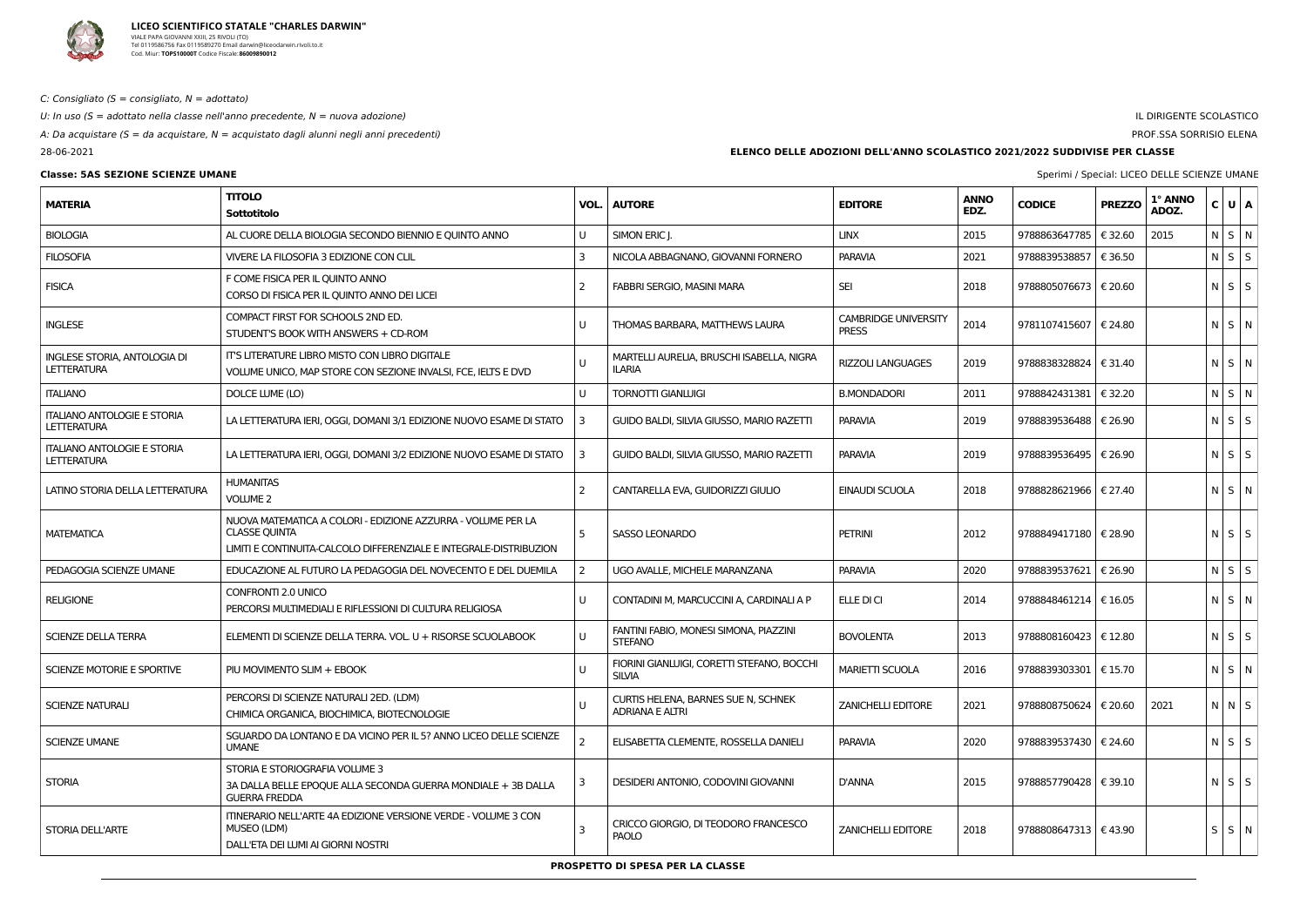

Tetto massimo di spesa: € 248.00 Costo totale testi in adozione: € 487.85 MENO Costo totale consigliati e in possesso: € 224.05

Legenda

C: Consigliato ( $S =$  consigliato,  $N =$  adottato)

U: In uso ( $S =$  adottato nella classe nell'anno precedente,  $N =$  nuova adozione)

A: Da acquistare (S = da acquistare,  $N =$  acquistato dagli alunni negli anni precedenti)

28-06-2021

IL DIRIGENTE SCOLASTICO PROF.SSA SORRISIO ELENA

**DELLE ADOZIONI DELL'ANNO SCOLASTICO 2021/2022 SUDDIVISE PER CLASSE**

|  |  | Sperimi / Specia |
|--|--|------------------|
|  |  |                  |

| <b>MATERIA</b>                                           | <b>TITOLO</b><br>Sottotitolo                                                                                                                                          | VOL. | <b>AUTORE</b>                                                    | <b>EDITORE</b>                            | <b>ANNO</b><br>EDZ. | <b>CODICE</b>           | <b>PREZZO</b> | 1° ANNO<br>ADOZ. | $C$ $U$ $A$       |     |
|----------------------------------------------------------|-----------------------------------------------------------------------------------------------------------------------------------------------------------------------|------|------------------------------------------------------------------|-------------------------------------------|---------------------|-------------------------|---------------|------------------|-------------------|-----|
| DIRITTO E ECONOMIA (SECONDO<br>$BIENTIO + 5)$            | NEL MONDO CHE CAMBIA - QUINTO ANNO                                                                                                                                    | U    | MARIA RITA CATTANI, FLAVIA ZACCARINI                             | <b>PARAVIA</b>                            | 2018                | 9788839526793   € 21.70 |               |                  | $N \mid S \mid S$ |     |
| <b>FILOSOFIA</b>                                         | I NODI DEL PENSIERO 3<br>DA SCHOPENHAUER AGLI SVILUPPI PIU RECENTI                                                                                                    | 3    | NICOLA ABBAGNANO, GIOVANNI FORNERO                               | <b>PARAVIA</b>                            | 2017                | 9788839528759   € 36.20 |               |                  | $N$ $S$ $S$       |     |
| <b>FISICA</b>                                            | F COME FISICA PER IL QUINTO ANNO<br>CORSO DI FISICA PER IL QUINTO ANNO DEI LICEI                                                                                      | 2    | FABBRI SERGIO, MASINI MARA                                       | <b>SEI</b>                                | 2018                | 9788805076673   € 20.60 |               |                  | $N$ $S$ $S$       |     |
| <b>FRANCESE CIVILTA'</b>                                 | PROMENADES + MAGAZINE + CDMP3                                                                                                                                         | U    | DOVERI SIMONETTA, JEANNINE REGINE,<br><b>GUILMAULT SARAH</b>     | <b>EUROPASS</b>                           | 2018                | 9788841641569   € 19.60 |               |                  | $N$ $S$ $N$       |     |
| <b>FRANCESE GRAMMATICA</b>                               | FICHES DE GRAMMAIRE, TERZA EDIZIONE<br><b>GRAMMAIRE PRATIQUE DU FRANCAIS AVEC EXERCICES</b>                                                                           | U    | <b>VIETRI GIUSEPPE</b>                                           | <b>EDISCO</b>                             | 2013                | 9788844118402   € 23.60 |               |                  | $N$ $S$ $N$       |     |
| FRANCESE STORIA, ANTOLOGIA DI<br><b>LETTERATURA</b>      | <b>PARCOURS PLUS</b>                                                                                                                                                  | U    | AA W                                                             | <b>EUROPASS</b>                           | 2013                | 9788841642627           | € 22.40       |                  | N S N             |     |
| INGLESE STORIA, ANTOLOGIA DI<br><b>LETTERATURA</b>       | <b>L&amp;L CONCISE</b><br>VOLUME + MAPPING LITERATURE + TOWARDS THE EXAM + CDROM MP                                                                                   | U    | CATTANEO ARTURO, DE FLAVIIS DONATELLA                            | <b>CARLO SIGNORELLI</b><br><b>EDITORE</b> | 2018                | 9788843419388   € 33.00 |               |                  | $N$ $S$ $N$       |     |
| <b>INGLESE TESTI PROFESSIONALI</b>                       | STEP INTO SOCIAL STUDIES - VOLUME UNICO (LDM)<br>CROSS-CURRICULAR PATH FOR SOCIAL SCIENCE STUDENTS                                                                    | U    | REVELLINO PATRIZIA, SCHINARDI GIOVANNA,<br><b>TELLIER EMILIE</b> | <b>CLITT</b>                              | 2018                | 9788808720672   € 26.30 |               |                  | $N$ $S$ $N$       |     |
| <b>ITALIANO ANTOLOGIE E STORIA</b><br><b>LETTERATURA</b> | LA LETTERATURA IERI, OGGI, DOMANI 3/1 EDIZIONE NUOVO ESAME DI<br><b>STATO</b>                                                                                         | 3    | GUIDO BALDI, SILVIA GIUSSO, MARIO RAZETTI                        | <b>PARAVIA</b>                            | 2019                | 9788839536488   € 26.90 |               |                  | $N \mid S \mid S$ |     |
| <b>ITALIANO ANTOLOGIE E STORIA</b><br><b>LETTERATURA</b> | LA LETTERATURA IERI, OGGI, DOMANI 3/2 EDIZIONE NUOVO ESAME DI<br><b>STATO</b>                                                                                         | 3    | GUIDO BALDI, SILVIA GIUSSO, MARIO RAZETTI                        | <b>PARAVIA</b>                            | 2019                | 9788839536495   € 26.90 |               |                  | $N \mid S \mid S$ |     |
| <b>ITALIANO DIVINA COMMEDIA</b>                          | DOLCE LUME (LO)                                                                                                                                                       | U    | <b>TORNOTTI GIANLUIGI</b>                                        | <b>B.MONDADORI</b>                        | 2011                | 9788842431381           | € 32.20       |                  | N S N             |     |
| LINGUA E CULTURA STRANIERA: INGLESE                      | <b>FOCUS AHEAD INTERMEDIATE</b>                                                                                                                                       | U    | AA W                                                             | PEARSON LONGMAN                           | 2016                | 9788883393785   € 30.70 |               |                  |                   | NSN |
| <b>MATEMATICA</b>                                        | NUOVA MATEMATICA A COLORI - EDIZIONE AZZURRA - VOLUME PER LA<br><b>CLASSE QUINTA</b><br>LIMITI E CONTINUITA-CALCOLO DIFFERENZIALE E INTEGRALE-<br><b>DISTRIBUZION</b> | 5    | <b>SASSO LEONARDO</b>                                            | <b>PETRINI</b>                            | 2012                | 9788849417180   € 28.90 |               |                  | $N$ $S$ $S$       |     |
| <b>RELIGIONE</b>                                         | CONFRONTI 2.0 UNICO<br>PERCORSI MULTIMEDIALI E RIFLESSIONI DI CULTURA RELIGIOSA                                                                                       | U    | CONTADINI M, MARCUCCINI A, CARDINALI A P                         | ELLE DI CI                                | 2014                | 9788848461214   € 16.05 |               |                  | $N$ $S$ $N$       |     |
| SCIENZE MOTORIE E SPORTIVE                               | PIU MOVIMENTO SLIM + EBOOK                                                                                                                                            | U    | FIORINI GIANLUIGI, CORETTI STEFANO, BOCCHI<br><b>SILVIA</b>      | <b>MARIETTI SCUOLA</b>                    | 2016                | 9788839303301   € 15.70 |               |                  | $N$ $S$ $N$       |     |
| <b>SCIENZE UMANE</b>                                     | ORIZZONTE SCIENZE UMANE PER IL SECONDO BIENNIO E IL QUINTO<br>ANNO LSU ES                                                                                             | U    | <b>CLEMENTE, DANIELI</b>                                         | <b>PARAVIA</b>                            | 2016                | 9788839526441   € 38.40 |               |                  | N S N             |     |
| STORIA CLASSI 3^, 4^, 5^                                 | STORIA E STORIOGRAFIA 3                                                                                                                                               | 3    | DESIDERI, CODOVINI                                               | <b>D'ANNA</b>                             | 2019                | 9788857791586   € 37.00 |               |                  | $N$ $S$ $S$       |     |

## UGUALE A Spesa effettiva: € 263.8 **ELENCO**

**Classe: 5BS SEZIONE ECONOMICO SOCIALE** Sperimi / Special: LICEO SCIENZE UMANE EC-SOCIALE (INGLESE-FRANCESE)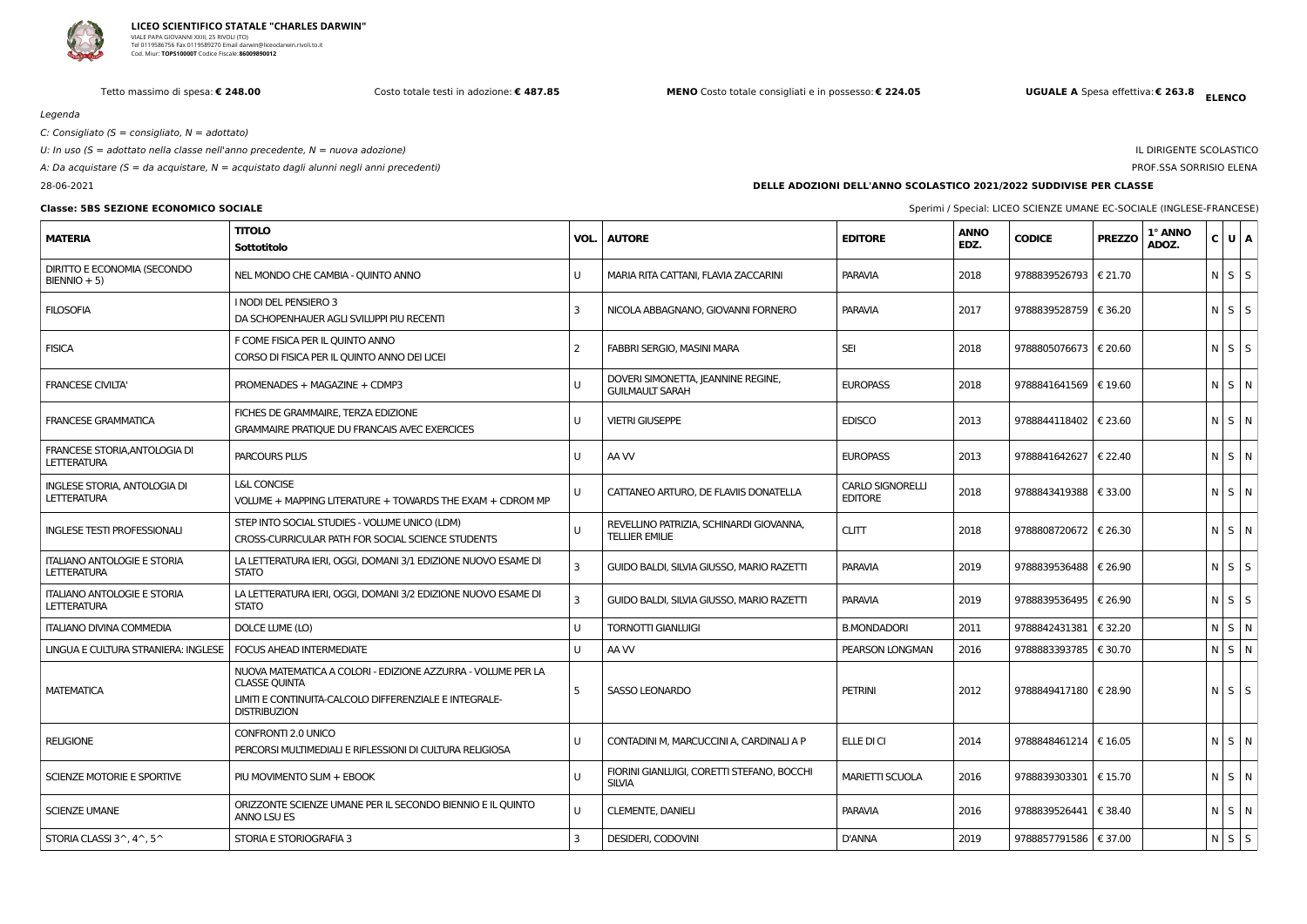

**LICEO SCIENTIFICO STATALE "CHARLES DARWIN"** VIALE PAPA GIOVANNI XXIII, 25 RIVOLI (TO) Tel 0119586756 Fax 0119589270 Email darwin@liceodarwin.rivoli.to.it Cod. Miur: **TOPS10000T** Codice Fiscale:**86009890012**

Legenda

 $C:$  Consigliato (S = consigliato,  $N =$  adottato)

U: In uso ( $S =$  adottato nella classe nell'anno precedente,  $N =$  nuova adozione)

A: Da acquistare (S = da acquistare,  $N =$  acquistato dagli alunni negli anni precedenti)

28-06-2021

IL DIRIGENTE SCOLASTICO PROF.SSA SORRISIO ELENA

| <b>MATERIA</b>   | <b>TITOLO</b><br>Sottotitolo                                                                                       | <b>VOL. AUTORE</b>                            | <b>EDITORE</b>            | <b>ANNO</b><br>EDZ. | <b>CODICE</b>           | <b>PREZZO</b> | $1^\circ$ ANNO<br>ADOZ. | C U A       |  |
|------------------|--------------------------------------------------------------------------------------------------------------------|-----------------------------------------------|---------------------------|---------------------|-------------------------|---------------|-------------------------|-------------|--|
| STORIA DELL'ARTE | TINERARIO NELL'ARTE 4A EDIZIONE VERSIONE VERDE - VOLUME 3 CON<br>MUSEO (LDM)<br>DALL'ETA DEI LUMI AI GIORNI NOSTRI | CRICCO GIORGIO, DI TEODORO FRANCESCO<br>PAOLO | <b>ZANICHELLI EDITORE</b> | 2018                | 9788808647313   € 43.90 |               |                         | $N$ $S$ $S$ |  |

#### **PROSPETTO DI SPESA PER LA CLASSE**

Tetto massimo di spesa: € 248.00 Costo totale testi in adozione: € 500.05 MENO Costo totale consigliati e in possesso: € 257.95 UGUALE A Spesa effettiva: € 242.1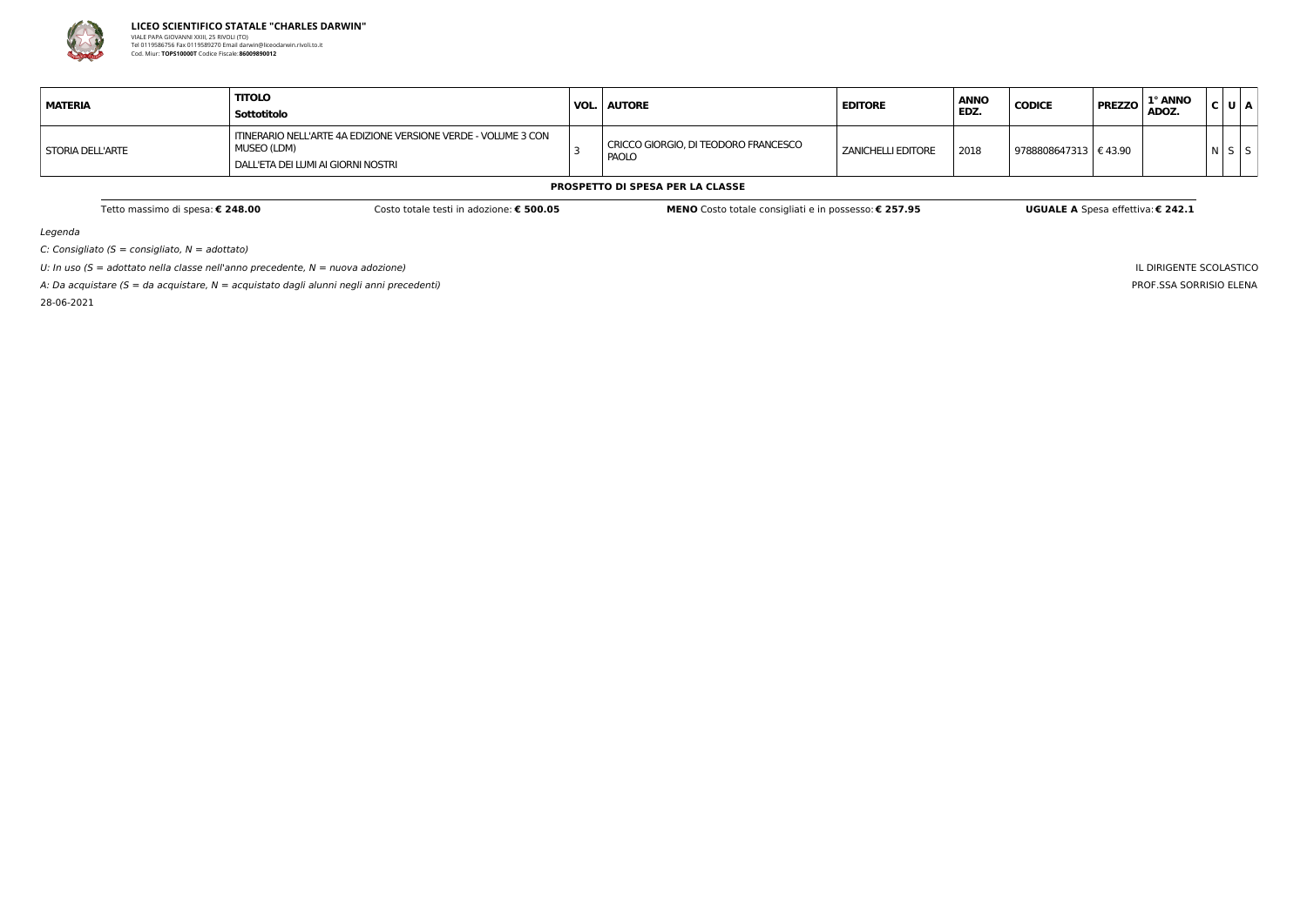

**Classe: 5CS SEZIONE SCIENZE UMANE** Sperimi / Special: LICEO DELLE SCIENZE UMANE

#### **ELENCO DELLE ADOZIONI DELL'ANNO SCOLASTICO 2021/2022 SUDDIVISE PER CLASSE**

| <b>MATERIA</b>                                           | <b>TITOLO</b><br><b>Sottotitolo</b>                                                                                                                        |                | <b>VOL.   AUTORE</b>                                             | <b>EDITORE</b>                            | <b>ANNO</b><br>EDZ. | <b>CODICE</b>           | <b>PREZZO</b> | 1° ANNO<br>ADOZ. | C U A             |  |
|----------------------------------------------------------|------------------------------------------------------------------------------------------------------------------------------------------------------------|----------------|------------------------------------------------------------------|-------------------------------------------|---------------------|-------------------------|---------------|------------------|-------------------|--|
| <b>BIOLOGIA</b>                                          | AL CUORE DELLA BIOLOGIA SECONDO BIENNIO E QUINTO ANNO                                                                                                      | U              | SIMON ERIC J.                                                    | <b>LINX</b>                               | 2015                | 9788863647785           | € 32.60       | 2015             | N S N             |  |
| <b>FILOSOFIA</b>                                         | VIVERE LA FILOSOFIA 3 EDIZIONE CON CLIL                                                                                                                    | 3              | NICOLA ABBAGNANO, GIOVANNI FORNERO                               | <b>PARAVIA</b>                            | 2021                | 9788839538857           | € 36.50       |                  | $N$ $S$ $S$       |  |
| <b>FISICA</b>                                            | F COME FISICA PER IL QUINTO ANNO<br>CORSO DI FISICA PER IL QUINTO ANNO DEI LICEI                                                                           | $\overline{2}$ | FABBRI SERGIO, MASINI MARA                                       | <b>SEI</b>                                | 2018                | 9788805076673   € 20.60 |               | 2016             | $N$ $S$ $S$       |  |
| <b>INGLESE</b>                                           | STRAIGHT TO FIRST<br>STUDENT'S BOOK STANDARD PACK+KEY                                                                                                      |                | AA.VV.                                                           | <b>MACMILLAN</b>                          | 2016                | 9780230498112   € 21.00 |               |                  | $N$ $S$ $N$       |  |
| INGLESE STORIA, ANTOLOGIA DI<br><b>LETTERATURA</b>       | <b>L&amp;L CONCISE</b><br>VOLUME + MAPPING LITERATURE + TOWARDS THE EXAM + CDROM MP                                                                        | U              | CATTANEO ARTURO, DE FLAVIIS DONATELLA                            | <b>CARLO SIGNORELLI</b><br><b>EDITORE</b> | 2018                | 9788843419388   € 33.00 |               |                  | $N$ S $N$         |  |
| <b>INGLESE TESTI PROFESSIONALI</b>                       | STEP INTO SOCIAL STUDIES - VOLUME UNICO (LDM)<br>CROSS-CURRICULAR PATH FOR SOCIAL SCIENCE STUDENTS                                                         | U              | REVELLINO PATRIZIA, SCHINARDI GIOVANNA,<br><b>TELLIER EMILIE</b> | <b>CLITT</b>                              | 2018                | 9788808720672   € 26.30 |               |                  | $N$ S $N$         |  |
| <b>ITALIANO</b>                                          | DOLCE LUME (LO)                                                                                                                                            |                | <b>TORNOTTI GIANLUIGI</b>                                        | <b>B.MONDADORI</b>                        | 2011                | 9788842431381           | € 32.20       |                  | $N$ $S$ $N$       |  |
| <b>ITALIANO ANTOLOGIE E STORIA</b><br><b>LETTERATURA</b> | LA LETTERATURA IERI, OGGI, DOMANI 3/1 EDIZIONE NUOVO ESAME DI STATO                                                                                        | -3             | GUIDO BALDI, SILVIA GIUSSO, MARIO RAZETTI                        | <b>PARAVIA</b>                            | 2019                | 9788839536488           | € 26.90       |                  | $N$ S S           |  |
| <b>ITALIANO ANTOLOGIE E STORIA</b><br><b>LETTERATURA</b> | LA LETTERATURA IERI, OGGI, DOMANI 3/2 EDIZIONE NUOVO ESAME DI STATO                                                                                        |                | GUIDO BALDI, SILVIA GIUSSO, MARIO RAZETTI                        | <b>PARAVIA</b>                            | 2019                | 9788839536495   € 26.90 |               |                  | $N \mid S \mid S$ |  |
| LATINO                                                   | <b>VELUTI FLOS 2</b><br>DALL'ETA' DI AUGUSTO AI REGNI ROMANO-BARBARICI                                                                                     | 2              | GARBARINO, PASQUARIELLO                                          | <b>PARAVIA</b>                            | 2012                | 9788839533791   € 27.90 |               |                  | NSN               |  |
| <b>MATEMATICA</b>                                        | NUOVA MATEMATICA A COLORI - EDIZIONE AZZURRA - VOLUME PER LA<br><b>CLASSE QUINTA</b><br>LIMITI E CONTINUITA-CALCOLO DIFFERENZIALE E INTEGRALE-DISTRIBUZION | 5              | <b>SASSO LEONARDO</b>                                            | <b>PETRINI</b>                            | 2012                | 9788849417180   € 28.90 |               |                  | $N$ $S$ $S$       |  |
| PEDAGOGIA SCIENZE UMANE                                  | PROSPETTIVA PEDAGOGICA (LA) DAL NOVECENTO AI GIORNI NOSTRI                                                                                                 | 2              | AVALLE, MARANZANA                                                | <b>PARAVIA</b>                            | 2016                | 9788839524447   € 27.00 |               |                  | N S S             |  |
| <b>RELIGIONE</b>                                         | CONFRONTI 2.0 UNICO<br>PERCORSI MULTIMEDIALI E RIFLESSIONI DI CULTURA RELIGIOSA                                                                            | U              | CONTADINI M, MARCUCCINI A, CARDINALI A P                         | ELLE DI CI                                | 2014                | 9788848461214           | € 16.05       |                  | NSN               |  |
| <b>SCIENZE DELLA TERRA</b>                               | ELEMENTI DI SCIENZE DELLA TERRA. VOL. U + RISORSE SCUOLABOOK                                                                                               | U              | FANTINI FABIO, MONESI SIMONA, PIAZZINI<br><b>STEFANO</b>         | <b>BOVOLENTA</b>                          | 2013                | 9788808160423   € 12.80 |               |                  | 5151N             |  |
| SCIENZE MOTORIE E SPORTIVE                               | PIU MOVIMENTO SLIM + EBOOK                                                                                                                                 | U              | FIORINI GIANLUIGI, CORETTI STEFANO, BOCCHI<br>SILVIA             | <b>MARIETTI SCUOLA</b>                    | 2016                | 9788839303301   € 15.70 |               |                  | $N$ $S$ $N$       |  |
| <b>SCIENZE NATURALI</b>                                  | PERCORSI DI SCIENZE NATURALI 2ED. (LDM)<br>CHIMICA ORGANICA, BIOCHIMICA, BIOTECNOLOGIE                                                                     |                | CURTIS HELENA, BARNES SUE N, SCHNEK<br><b>ADRIANA E ALTRI</b>    | <b>ZANICHELLI EDITORE</b>                 | 2021                | 9788808750624           | € 20.60       | 2021             | N N S             |  |
| <b>SCIENZE UMANE</b>                                     | PROSPETTIVA DELLE SCIENZE UMANE (LA) PER IL QUINTO ANNO LSU                                                                                                | 2              | <b>CLEMENTE, DANIELI</b>                                         | <b>PARAVIA</b>                            | 2016                | 9788839526434   € 24.70 |               |                  | $N$ $S$ $S$       |  |
| <b>STORIA</b>                                            | STORIA E STORIOGRAFIA VOLUME 3<br>3A DALLA BELLE EPOQUE ALLA SECONDA GUERRA MONDIALE + 3B DALLA<br><b>GUERRA FREDDA</b>                                    | 3              | DESIDERI ANTONIO, CODOVINI GIOVANNI                              | <b>D'ANNA</b>                             | 2015                | 9788857790428 € 39.10   |               |                  | $N$ $S$ $S$       |  |
| <b>STORIA DELL'ARTE</b>                                  | ITINERARIO NELL'ARTE 4A EDIZIONE VERSIONE VERDE - VOLUME 3 CON<br>MUSEO (LDM)<br>DALL'ETA DEI LUMI AI GIORNI NOSTRI                                        | 3              | CRICCO GIORGIO, DI TEODORO FRANCESCO<br><b>PAOLO</b>             | <b>ZANICHELLI EDITORE</b>                 | 2018                | 9788808647313   € 43.90 |               |                  | $S \mid S \mid N$ |  |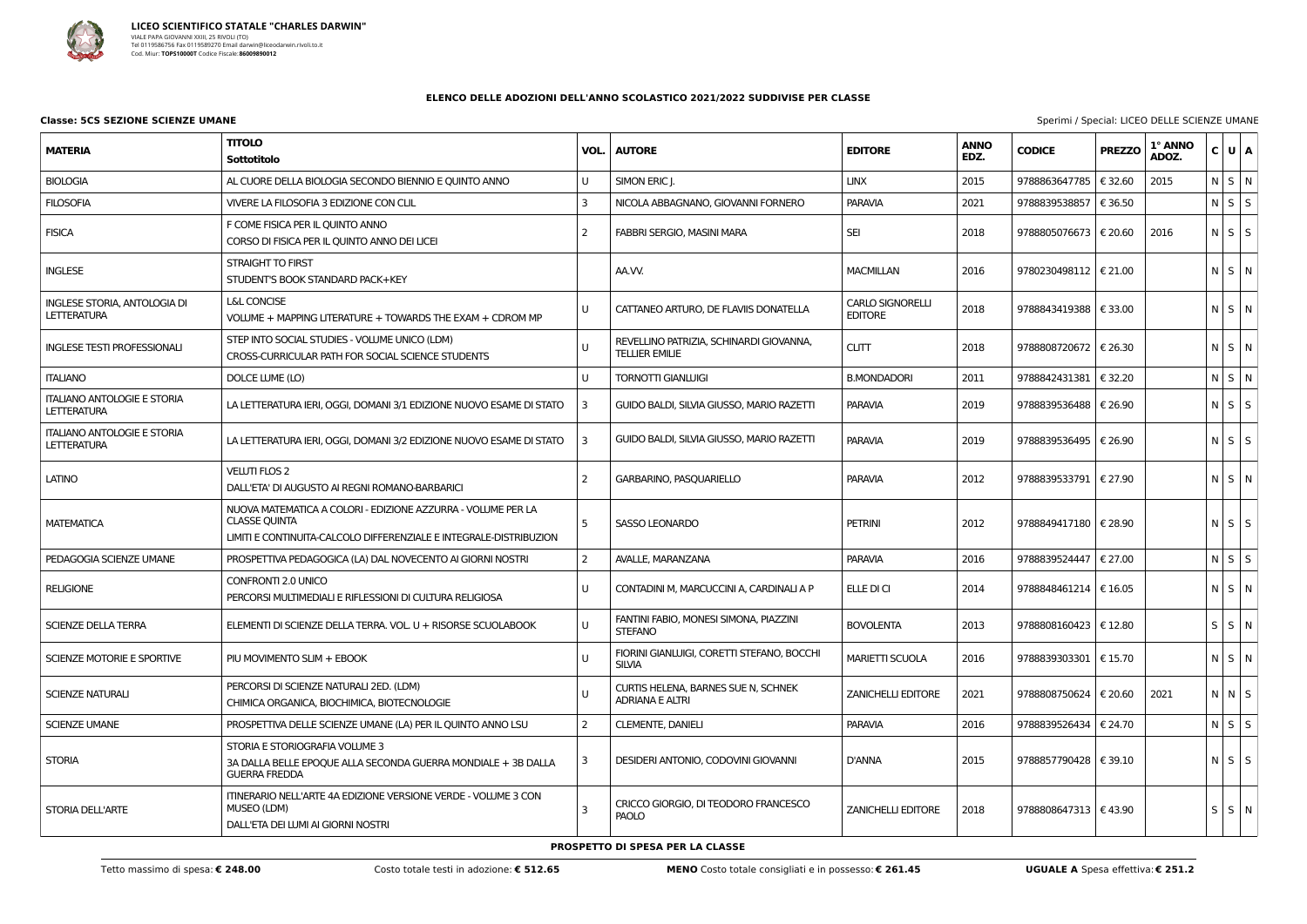

 $C:$  Consigliato (S = consigliato,  $N =$  adottato)

U: In uso ( $S =$  adottato nella classe nell'anno precedente,  $N =$  nuova adozione)

A: Da acquistare (S = da acquistare,  $N =$  acquistato dagli alunni negli anni precedenti)

28-06-2021

### IL DIRIGENTE SCOLASTICO PROF.SSA SORRISIO ELENA

### **ELENCO DELLE ADOZIONI DELL'ANNO SCOLASTICO 2021/2022 SUDDIVISE PER CLASSE**

### **Classe: 5DS SEZIONE SCIENZE UMANE/ECONOMICO SOCIALE SCIENZE SOCIALE SCIENZE UMANE**

| <b>MATERIA</b>                                           | <b>TITOLO</b><br>Sottotitolo                                                                                                                               |                          | <b>VOL.   AUTORE</b>                                             | <b>EDITORE</b>                            | <b>ANNO</b><br>EDZ. | <b>CODICE</b>           | <b>PREZZO</b> | 1° ANNO<br>ADOZ. | C U A       |
|----------------------------------------------------------|------------------------------------------------------------------------------------------------------------------------------------------------------------|--------------------------|------------------------------------------------------------------|-------------------------------------------|---------------------|-------------------------|---------------|------------------|-------------|
| <b>BIOLOGIA</b>                                          | AL CUORE DELLA BIOLOGIA SECONDO BIENNIO E QUINTO ANNO                                                                                                      | U                        | SIMON ERIC J.                                                    | <b>LINX</b>                               | 2015                | 9788863647785           | € 32.60       | 2015             | $N$ $S$ $N$ |
| <b>FILOSOFIA</b>                                         | VIVERE LA FILOSOFIA 3 EDIZIONE CON CLIL                                                                                                                    | 3                        | NICOLA ABBAGNANO, GIOVANNI FORNERO                               | <b>PARAVIA</b>                            | 2021                | 9788839538857           | € 36.50       |                  | $N$ $S$ $S$ |
| <b>FISICA</b>                                            | F COME FISICA PER IL QUINTO ANNO<br>CORSO DI FISICA PER IL QUINTO ANNO DEI LICEI                                                                           | 2                        | FABBRI SERGIO, MASINI MARA                                       | <b>SEI</b>                                | 2018                | 9788805076673           | € 20.60       |                  | $N$ $S$ $S$ |
| <b>INGLESE</b>                                           | STRAIGHT TO FIRST<br>STUDENT'S BOOK STANDARD PACK+KEY                                                                                                      |                          | AA.VV.                                                           | <b>MACMILLAN</b>                          | 2016                | 9780230498112   € 21.00 |               |                  | NSN         |
| INGLESE STORIA, ANTOLOGIA DI<br><b>LETTERATURA</b>       | L & L LITERATURE & LANGUAGE<br>VOLUME 2 + CD AUDIO                                                                                                         | 2                        | CATTANEO ARTURO, DE FLAVIIS DONATELLA                            | <b>CARLO SIGNORELLI</b><br><b>EDITORE</b> | 2017                | 9788843418794           | € 28.30       |                  | $N$ $S$ $N$ |
| <b>INGLESE TESTI PROFESSIONALI</b>                       | STEP INTO SOCIAL STUDIES - VOLUME UNICO (LDM)<br>CROSS-CURRICULAR PATH FOR SOCIAL SCIENCE STUDENTS                                                         |                          | REVELLINO PATRIZIA, SCHINARDI GIOVANNA,<br><b>TELLIER EMILIE</b> | <b>CLITT</b>                              | 2018                | 9788808720672   € 26.30 |               |                  | $N$ $S$ $N$ |
| <b>ITALIANO ANTOLOGIE E STORIA</b><br><b>LETTERATURA</b> | LA LETTERATURA IERI, OGGI, DOMANI 3/1 EDIZIONE NUOVO ESAME DI STATO                                                                                        | 3                        | GUIDO BALDI, SILVIA GIUSSO, MARIO RAZETTI                        | <b>PARAVIA</b>                            | 2019                | 9788839536488           | € 26.90       |                  | $N$ S S     |
| <b>ITALIANO ANTOLOGIE E STORIA</b><br><b>LETTERATURA</b> | LA LETTERATURA IERI, OGGI, DOMANI 3/2 EDIZIONE NUOVO ESAME DI STATO                                                                                        | 3                        | GUIDO BALDI, SILVIA GIUSSO, MARIO RAZETTI                        | <b>PARAVIA</b>                            | 2019                | 9788839536495           | € 26.90       |                  | $N$ $S$ $S$ |
| <b>ITALIANO DIVINA COMMEDIA</b>                          | DOLCE LUME (LO)                                                                                                                                            | U                        | <b>TORNOTTI GIANLUIGI</b>                                        | <b>B.MONDADORI</b>                        | 2011                | 9788842431381           | € 32.20       |                  | $S$ $S$ $N$ |
| LATINO STORIA DELLA LETTERATURA                          | <b>VELUTI FLOS 2</b><br>DALL'ETA' DI AUGUSTO AI REGNI ROMANO-BARBARICI                                                                                     | -2                       | GARBARINO, PASQUARIELLO                                          | <b>PARAVIA</b>                            | 2012                | 9788839533791           | € 27.90       |                  | $N$ S $N$   |
| MATEMATICA                                               | NUOVA MATEMATICA A COLORI - EDIZIONE AZZURRA - VOLUME PER LA<br><b>CLASSE QUINTA</b><br>LIMITI E CONTINUITA-CALCOLO DIFFERENZIALE E INTEGRALE-DISTRIBUZION | 5                        | <b>SASSO LEONARDO</b>                                            | <b>PETRINI</b>                            | 2012                | 9788849417180   € 28.90 |               |                  | $N$ $S$ $S$ |
| PEDAGOGIA SCIENZE UMANE                                  | EDUCAZIONE AL FUTURO LA PEDAGOGIA DEL NOVECENTO E DEL DUEMILA                                                                                              | $\mathcal{P}$            | UGO AVALLE, MICHELE MARANZANA                                    | <b>PARAVIA</b>                            | 2020                | 9788839537621   € 26.90 |               |                  | $N$ $S$ $S$ |
| <b>RELIGIONE</b>                                         | <b>CONFRONTI 2.0 UNICO</b><br>PERCORSI MULTIMEDIALI E RIFLESSIONI DI CULTURA RELIGIOSA                                                                     | U                        | CONTADINI M, MARCUCCINI A, CARDINALI A P                         | ELLE DI CI                                | 2014                | 9788848461214           | € 16.05       |                  | $N$ $S$ $N$ |
| <b>SCIENZE DELLA TERRA</b>                               | ELEMENTI DI SCIENZE DELLA TERRA. VOL. U + RISORSE SCUOLABOOK                                                                                               | U                        | FANTINI FABIO, MONESI SIMONA, PIAZZINI<br><b>STEFANO</b>         | <b>BOVOLENTA</b>                          | 2013                | 9788808160423   € 12.80 |               |                  | $N$ S $S$   |
| SCIENZE MOTORIE E SPORTIVE                               | PIU MOVIMENTO SLIM + EBOOK                                                                                                                                 | U                        | FIORINI GIANLUIGI, CORETTI STEFANO, BOCCHI<br>SILVIA             | <b>MARIETTI SCUOLA</b>                    | 2016                | 9788839303301   € 15.70 |               |                  | $N$ $S$ $N$ |
| <b>SCIENZE NATURALI</b>                                  | PERCORSI DI SCIENZE NATURALI 2ED. (LDM)<br>CHIMICA ORGANICA, BIOCHIMICA, BIOTECNOLOGIE                                                                     | U                        | CURTIS HELENA, BARNES SUE N, SCHNEK<br>ADRIANA E ALTRI           | <b>ZANICHELLI EDITORE</b>                 | 2021                | 9788808750624           | € 20.60       | 2021             | N N S       |
| <b>SCIENZE UMANE</b>                                     | SGUARDO DA LONTANO E DA VICINO PER IL 5? ANNO LICEO DELLE SCIENZE<br><b>UMANE</b>                                                                          | $\overline{\phantom{0}}$ | ELISABETTA CLEMENTE, ROSSELLA DANIELI                            | <b>PARAVIA</b>                            | 2020                | 9788839537430   € 24.60 |               |                  | $N$ $S$ $S$ |
| <b>STORIA</b>                                            | STORIA E STORIOGRAFIA VOLUME 3<br>3A DALLA BELLE EPOQUE ALLA SECONDA GUERRA MONDIALE + 3B DALLA<br><b>GUERRA FREDDA</b>                                    | 3                        | DESIDERI ANTONIO, CODOVINI GIOVANNI                              | <b>D'ANNA</b>                             | 2015                | 9788857790428   € 39.10 |               |                  | $N$ $S$ $S$ |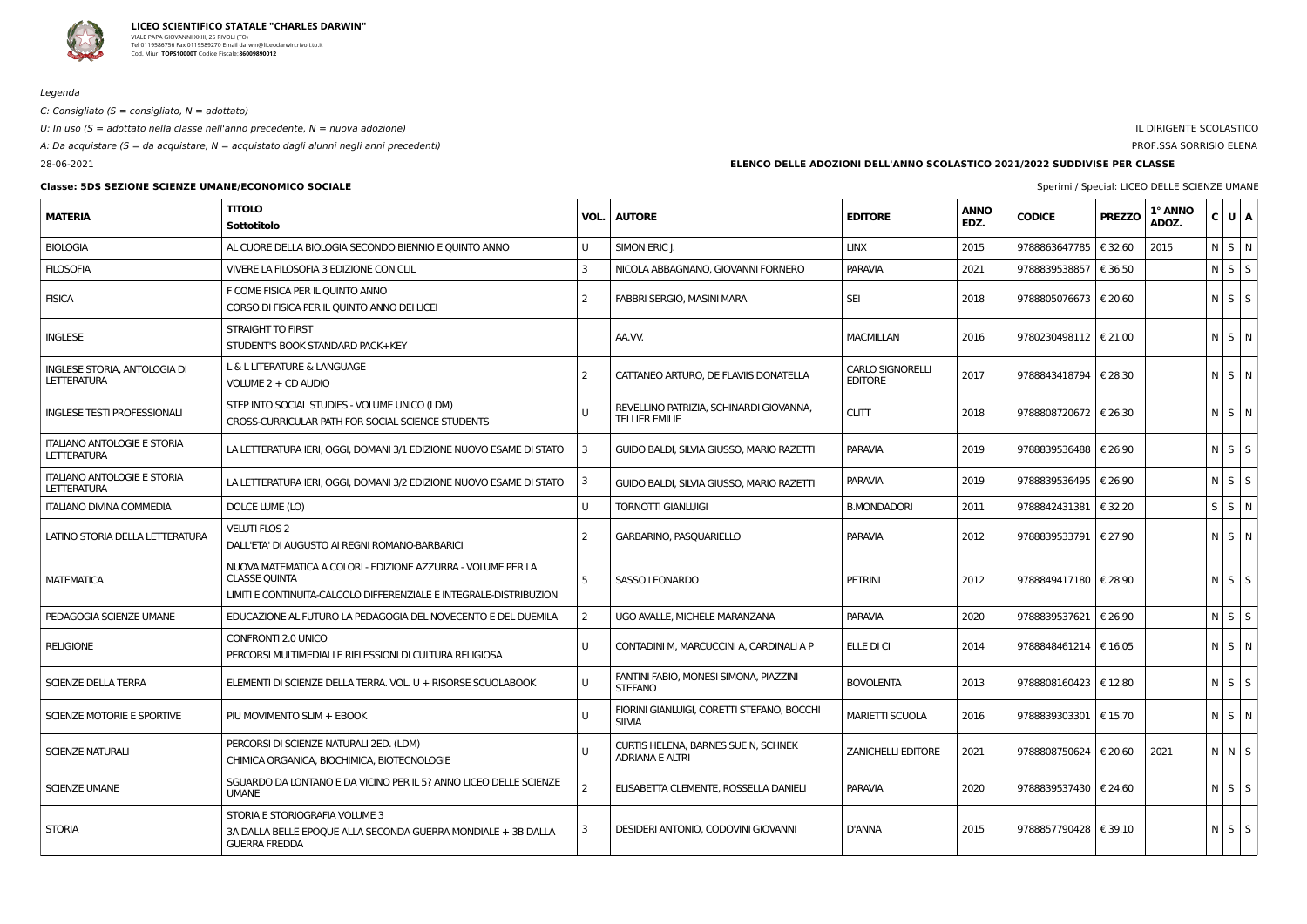

**LICEO SCIENTIFICO STATALE "CHARLES DARWIN"** VIALE PAPA GIOVANNI XXIII, 25 RIVOLI (TO) Tel 0119586756 Fax 0119589270 Email darwin@liceodarwin.rivoli.to.it Cod. Miur: **TOPS10000T** Codice Fiscale:**86009890012**

Legenda

C: Consigliato ( $S =$  consigliato,  $N =$  adottato)

U: In uso ( $S =$  adottato nella classe nell'anno precedente,  $N =$  nuova adozione)

A: Da acquistare ( $S = da$  acquistare,  $N = ac$ quistato dagli alunni negli anni precedenti)

28-06-2021

IL DIRIGENTE SCOLASTICO PROF.SSA SORRISIO ELENA

| <b>MATERIA</b>   | <b>TITOLO</b><br>Sottotitolo                                                                                                        | <b>VOL. AUTORE</b>                      | <b>EDITORE</b>       | <b>ANNO</b><br>EDZ. | <b>CODICE</b>           | <b>PREZZO</b> | L° ANNO<br>ADOZ. | C U A |     |
|------------------|-------------------------------------------------------------------------------------------------------------------------------------|-----------------------------------------|----------------------|---------------------|-------------------------|---------------|------------------|-------|-----|
| STORIA DELL'ARTE | CRICCO DI TEODORO (IL) 3. VERS. VERDE (LD)<br>  ITINERARIO NELL'ARTE. DALL'ETA DEI LUMI AI GIORNI NOSTRI - TERZA<br><b>EDIZIONE</b> | CRICCO GIORGIO, DI TEODORO FRANCESCO P. | I ZANICHELLI EDITORE | 2012                | 9788808196521   € 39.20 |               |                  |       | SIN |

#### **PROSPETTO DI SPESA PER LA CLASSE**

Tetto massimo di spesa: € 248.00 Costo MENO Costo totale testi in adozione: € 503.05 MENO Costo totale consigliati e in possesso: € 239.25 UGUALE A Spesa effettiva: € 263.8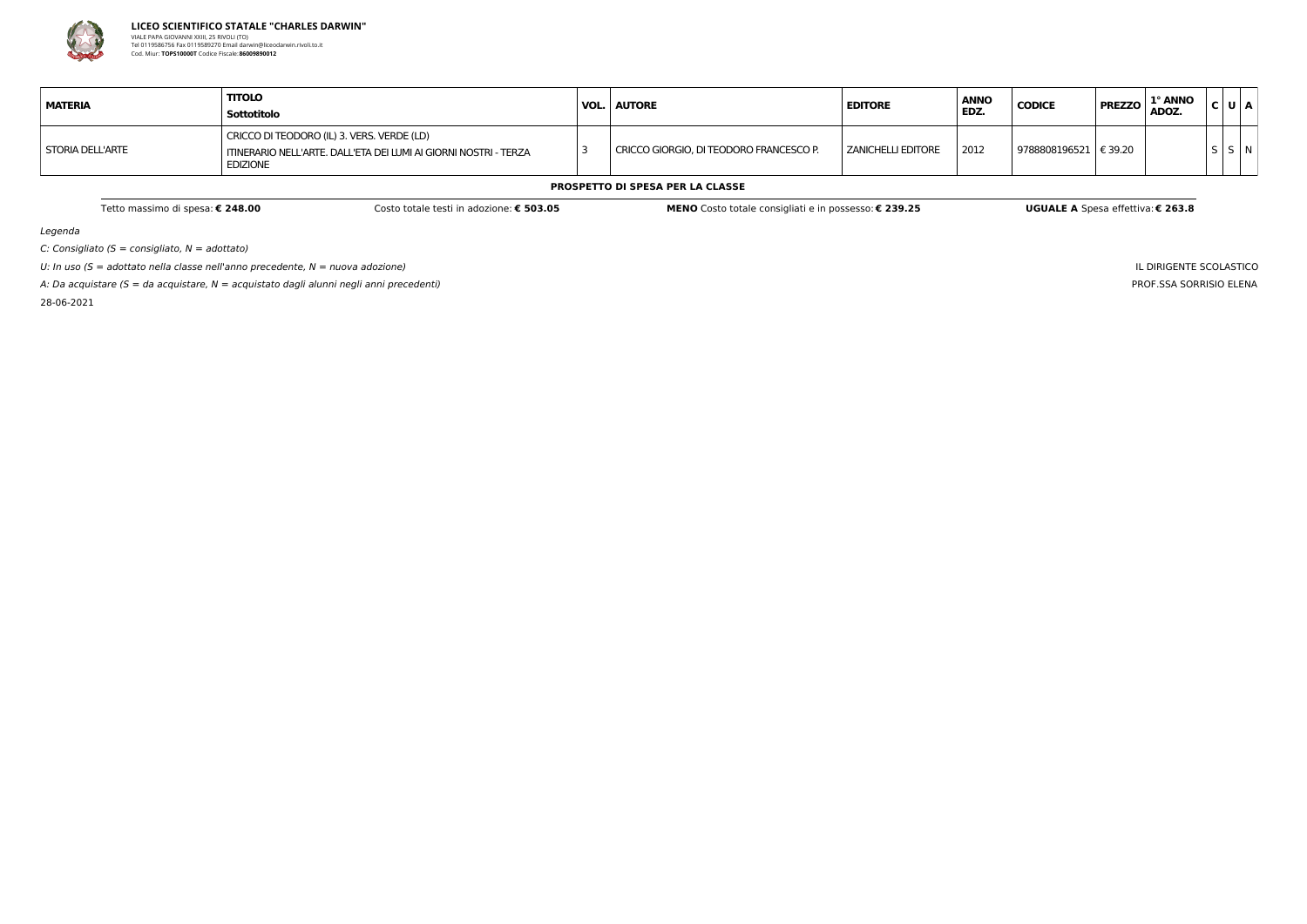

#### **ELENCO DELLE ADOZIONI DELL'ANNO SCOLASTICO 2021/2022 SUDDIVISE PER CLASSE**

#### **Classe: 5DS SEZIONE SCIENZE UMANE/ECONOMICO SOCIALE** Special: LICEO SCIENZE UMANE EC-SOCIALE (INGLESE-FRANCESE)

| <b>MATERIA</b>                                            | <b>TITOLO</b><br>Sottotitolo                                                                                                                               | VOL. | <b>AUTORE</b>                                                    | <b>EDITORE</b>                            | <b>ANNO</b><br>EDZ. | <b>CODICE</b>               | <b>PREZZO</b> | 1° ANNO<br>ADOZ. | C U A             |
|-----------------------------------------------------------|------------------------------------------------------------------------------------------------------------------------------------------------------------|------|------------------------------------------------------------------|-------------------------------------------|---------------------|-----------------------------|---------------|------------------|-------------------|
| DIRITTO E ECONOMIA (SECONDO<br>$BIENTIO + 5?)$            | NEL MONDO CHE CAMBIA - QUINTO ANNO                                                                                                                         |      | MARIA RITA CATTANI, FLAVIA ZACCARINI                             | <b>PARAVIA</b>                            | 2018                | 9788839526793   € 21.70     |               |                  | $N$ $S$ $S$       |
| <b>FILOSOFIA</b>                                          | VIVERE LA FILOSOFIA 3 EDIZIONE CON CLIL                                                                                                                    | З    | NICOLA ABBAGNANO, GIOVANNI FORNERO                               | <b>PARAVIA</b>                            | 2021                | 9788839538857               | € 36.50       |                  | $N$ $S$ $S$       |
| <b>FISICA</b>                                             | F COME FISICA PER IL QUINTO ANNO<br>CORSO DI FISICA PER IL QUINTO ANNO DEI LICEI                                                                           |      | FABBRI SERGIO, MASINI MARA                                       | <b>SEI</b>                                | 2018                | 9788805076673   € 20.60     |               |                  | $N$ $S$ $S$       |
| <b>FRANCESE CIVILTA'</b>                                  | PROMENADES + MAGAZINE + CDMP3                                                                                                                              |      | DOVERI SIMONETTA, JEANNINE REGINE,<br><b>GUILMAULT SARAH</b>     | <b>EUROPASS</b>                           | 2018                | 9788841641569 $\in$ 19.60   |               |                  | $N$ $S$ $S$       |
| <b>FRANCESE GRAMMATICA</b>                                | FICHES DE GRAMMAIRE, TERZA EDIZIONE<br>GRAMMAIRE PRATIQUE DU FRANCAIS AVEC EXERCICES                                                                       |      | <b>VIETRI GIUSEPPE</b>                                           | <b>EDISCO</b>                             | 2013                | 9788844118402   € 23.60     |               |                  | $N$ $S$ $N$       |
| FRANCESE STORIA, ANTOLOGIA DI<br><b>LETTERATURA</b>       | <b>PARCOURS PLUS</b>                                                                                                                                       |      | AA W                                                             | <b>EUROPASS</b>                           | 2013                | 9788841642627   € 22.40     |               |                  | $N$ S $N$         |
| <b>INGLESE</b>                                            | <b>STRAIGHT TO FIRST</b><br>STUDENT'S BOOK STANDARD PACK+KEY                                                                                               |      | AA.VV.                                                           | <b>MACMILLAN</b>                          | 2016                | 9780230498112   € 21.00     |               |                  | $N$ $S$ $N$       |
| <b>INGLESE STORIA, ANTOLOGIA DI</b><br><b>LETTERATURA</b> | <b>L&amp;L CONCISE</b><br>VOLUME + MAPPING LITERATURE + TOWARDS THE EXAM + CDROM MP                                                                        | U    | CATTANEO ARTURO, DE FLAVIIS DONATELLA                            | <b>CARLO SIGNORELLI</b><br><b>EDITORE</b> | 2018                | 9788843419388   € 33.00     |               |                  | N S N             |
| <b>INGLESE TESTI PROFESSIONALI</b>                        | STEP INTO SOCIAL STUDIES - VOLUME UNICO (LDM)<br>CROSS-CURRICULAR PATH FOR SOCIAL SCIENCE STUDENTS                                                         |      | REVELLINO PATRIZIA, SCHINARDI GIOVANNA,<br><b>TELLIER EMILIE</b> | <b>CLITT</b>                              | 2018                | 9788808720672   € 26.30     |               |                  | $N$ $S$ $N$       |
| <b>ITALIANO ANTOLOGIE E STORIA</b><br><b>LETTERATURA</b>  | LA LETTERATURA IERI, OGGI, DOMANI 3/1 EDIZIONE NUOVO ESAME DI STATO                                                                                        | -3   | GUIDO BALDI, SILVIA GIUSSO, MARIO RAZETTI                        | <b>PARAVIA</b>                            | 2019                | 9788839536488   € 26.90     |               |                  | $N$ $S$ $S$       |
| <b>ITALIANO ANTOLOGIE E STORIA</b><br><b>LETTERATURA</b>  | LA LETTERATURA IERI, OGGI, DOMANI 3/2 EDIZIONE NUOVO ESAME DI STATO                                                                                        |      | GUIDO BALDI, SILVIA GIUSSO, MARIO RAZETTI                        | <b>PARAVIA</b>                            | 2019                | 9788839536495   € 26.90     |               |                  | $N \mid S \mid S$ |
| <b>ITALIANO DIVINA COMMEDIA</b>                           | DOLCE LUME (LO)                                                                                                                                            |      | <b>TORNOTTI GIANLUIGI</b>                                        | <b>B.MONDADORI</b>                        | 2011                | 9788842431381               | € 32.20       |                  | $S$ $S$ $N$       |
| MATEMATICA CORSI (2? BIENNIO + 5?<br>ANNO)                | NUOVA MATEMATICA A COLORI - EDIZIONE AZZURRA - VOLUME PER LA<br><b>CLASSE QUINTA</b><br>LIMITI E CONTINUITA-CALCOLO DIFFERENZIALE E INTEGRALE-DISTRIBUZION |      | <b>SASSO LEONARDO</b>                                            | <b>PETRINI</b>                            | 2012                | 9788849417180   € 28.90     |               |                  | $N$ $S$ $S$       |
| <b>RELIGIONE</b>                                          | CONFRONTI 2.0 UNICO<br>PERCORSI MULTIMEDIALI E RIFLESSIONI DI CULTURA RELIGIOSA                                                                            |      | CONTADINI M, MARCUCCINI A, CARDINALI A P                         | ELLE DI CI                                | 2014                | 9788848461214   $\in$ 16.05 |               |                  | N S N             |
| SCIENZE MOTORIE E SPORTIVE                                | PIU MOVIMENTO SLIM + EBOOK                                                                                                                                 |      | FIORINI GIANLUIGI, CORETTI STEFANO, BOCCHI<br><b>SILVIA</b>      | <b>MARIETTI SCUOLA</b>                    | 2016                | 9788839303301   € 15.70     |               |                  | $N$ S $N$         |
| <b>SCIENZE UMANE</b>                                      | ORIZZONTE SCIENZE UMANE PER IL SECONDO BIENNIO E IL QUINTO ANNO<br>LSU ES                                                                                  |      | <b>CLEMENTE, DANIELI</b>                                         | <b>PARAVIA</b>                            | 2016                | 9788839526441   € 38.40     |               |                  | N S N             |
| STORIA CLASSI $3^{\wedge}$ , $4^{\wedge}$ , $5^{\wedge}$  | STORIA E STORIOGRAFIA VOLUME 3<br>3A DALLA BELLE EPOQUE ALLA SECONDA GUERRA MONDIALE + 3B DALLA<br><b>GUERRA FREDDA</b>                                    |      | DESIDERI ANTONIO, CODOVINI GIOVANNI                              | <b>D'ANNA</b>                             | 2015                | 9788857790428 € 39.10       |               |                  | $N$ $S$ $S$       |
| <b>STORIA DELL'ARTE</b>                                   | ITINERARIO NELL'ARTE 4A EDIZIONE VERSIONE VERDE - VOLUME 3 CON<br>MUSEO (LDM)<br>DALL'ETA DEI LUMI AI GIORNI NOSTRI                                        |      | CRICCO GIORGIO, DI TEODORO FRANCESCO<br><b>PAOLO</b>             | <b>ZANICHELLI EDITORE</b>                 | 2018                | 9788808647313   € 43.90     |               |                  | $S \mid S \mid N$ |
|                                                           |                                                                                                                                                            |      | <b>PROSPETTO DI SPESA PER LA CLASSE</b>                          |                                           |                     |                             |               |                  |                   |